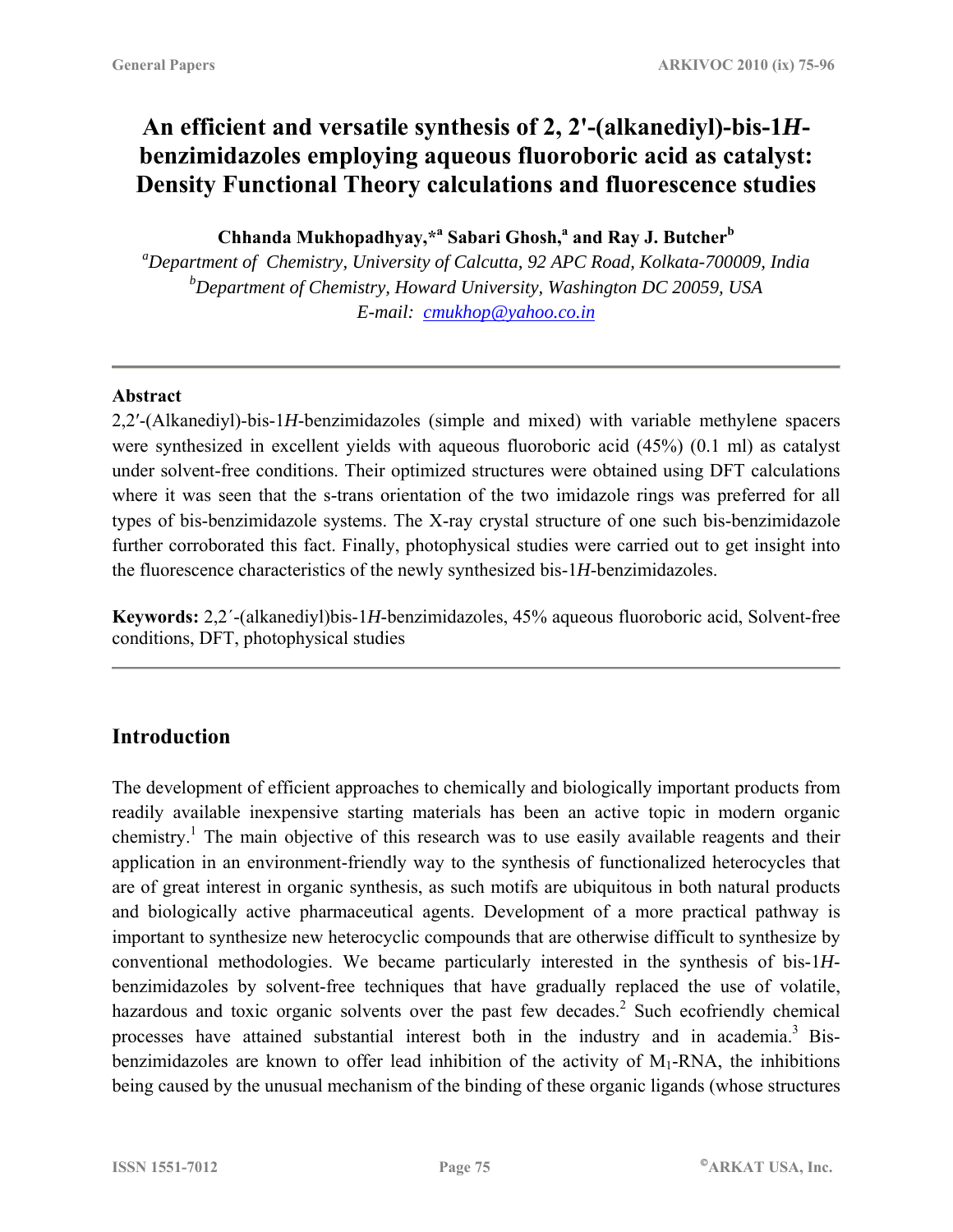are not based on natural products) to the substrates.<sup>3</sup> In continuation of our interest towards the synthesis of biologically important heterocycles,<sup>4</sup> we envisaged the one-pot synthesis of 2, 2'-bis-1*H*-benzimidazoles with variable methylene spacers under solvent-free conditions in an oil-bath. This methodology is environmentally benign being solvent-free, operationally simple, employs no tedious work-up procedures, has wide general applicability, short reaction times, mild reaction conditions, large scale-ups and quite good yields. 45% Aqueous fluoroboric acid is used to the maximum extent of 0.1 ml for 2 mmol of the starting diamine. The excess acid which remains after the reaction is neutralized using saturated aqueous sodium bicarbonate solution. This reaction condition is necessarily quite mild as compared to the previous reports (although very few) of using polyphosphoric acid or aqueous hydrochloric acid as the refluxing solvent cum reagent<sup>5,6</sup> for the synthesis of simple bis-1*H*-benzimidazoles. This neat reaction condition is operationally very simple rather than using high temperature and pressure autoclave,<sup>7</sup> the setup of which is quite cumbersome in a laboratory and is also not quite easily available.

The main theme of this paper is the construction of 2, 2′-bis-1*H*-benzimidazoles (both simple and mixed) with variable methylene spacers in a one-pot operation under solvent-free conditions. The benzimidazole moiety is an important heterocyclic nucleus which has been extensively used in medicinal chemistry. Benzimidazoles are present in various bioactive compounds having anticancer, antihypertension and antiviral properties<sup>8</sup> in addition being a component of Vitamin B<sub>12</sub>. Compounds containing the benzimidazole skeleton are significantly active against several viruses such as HIV,<sup>9</sup> influenza,  $^{10}$  Herpes (HSV-1)<sup>11</sup> and human cytomegalovirus (HCMV).<sup>9</sup> Bisbenzimidazoles behave as DNA-minor groove binding agents having anti-tumour activity<sup>12</sup> and can act as ligands to transition metals for modeling biological systems.<sup>13</sup>

Fluoroboric acid (45% in water, 0.1 ml) was used as the catalyst under solvent-free conditions in an oil-bath. During the synthesis of 2, 2'-bis-1*H*-benzimidazoles, both simple and mixed systems were tried. Our challenge was therefore, the synthesis of the pure mixed 2, 2′-bis-1*H*-benzimidazoles avoiding contamination with the simultaneous inevitable formation of simple bis-benzimidazoles. A synthetic strategy has been developed for 2, 2'-bis-1*H*-benzimidazoles in which the two halves are different (compounds **4b**, **4d**, **4e**, **4i**, **4l**), and consequently of different basicity, which could be important for biomimicry and metal ion transport.

### **Results and Discussion**

In order to standardize the reaction conditions for the synthesis of 2, 2'-bis-benzimidazoles, 1, 2phenylene diamine (2 mmol) and oxalic acid (1 mmol) (Scheme 1) were heated at various temperatures with varying amount of HBF4 and the results are tabulated in Table 1. The best result was obtained with 0.1 ml of HBF<sub>4</sub> (45% in water) for 2 hours at 150 °C (Table 1, entry 5). The yield slightly decreased on increasing the amount of HBF4, probably due to some other side reactions. On cooling to room temperature, the reaction mixture solidified and was taken out of the oil-bath. Next, saturated aqueous NaHCO<sub>3</sub> solution  $(8 \text{ ml})$  was added, stirred for 10 minutes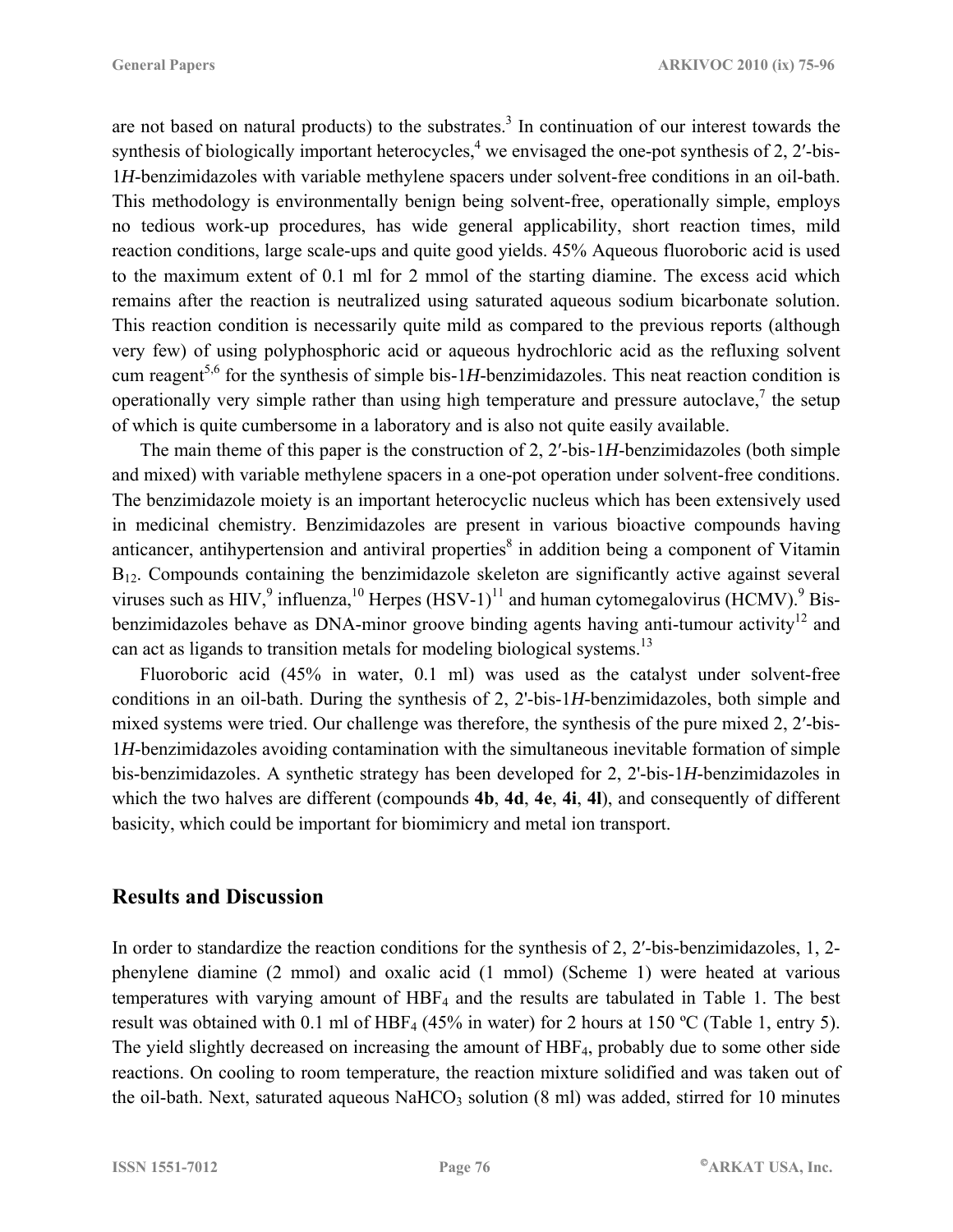to remove the acid catalyst, filtered to separate the solid product, washed with brine and dried. The product was finally recrystallized from methanol / ethyl acetate (1:3), without any need for further purification. The yield of the product did not increase with greater amounts of fluoroboric acid and mention must be made of the fact that no reaction took place in absence of fluoroboric acid. Therefore, fluoroboric acid definitely catalyses this reaction. As only 0.1 ml of aqueous  $HBF<sub>4</sub>$  is used, it cannot act as a solvent.



**Scheme 1.** Synthesis of 2, 2'-bis-benzimidazole with fluoroboric acid under solvent-free conditions.

For the structure of 2, 2′-bis-1*H*-benzimidazole **4a**, two conformers, s-cis and s-trans are possible. It is quite obvious that the s-trans conformer is the more stable one due to the presence of two five-membered intramolecular H-bonds as shown in Figure 1 (i). The stability of the strans conformation was proved computationally which is further corroborated from molecular orbital diagram of compound **4e** as shown in Figure 1 (ia). All the time-independent computational studies reported in this work were performed using the Gaussian 03 program, within the density functional theory (DFT) framework. B3LYP hybrid functionals were used along with the 6-31G\*\* split-valence basis set. The s-trans and s-cis conformations of 2, 2′- bis-1*H*-benzimidazole obtained on using Gaussian 03 software are given below: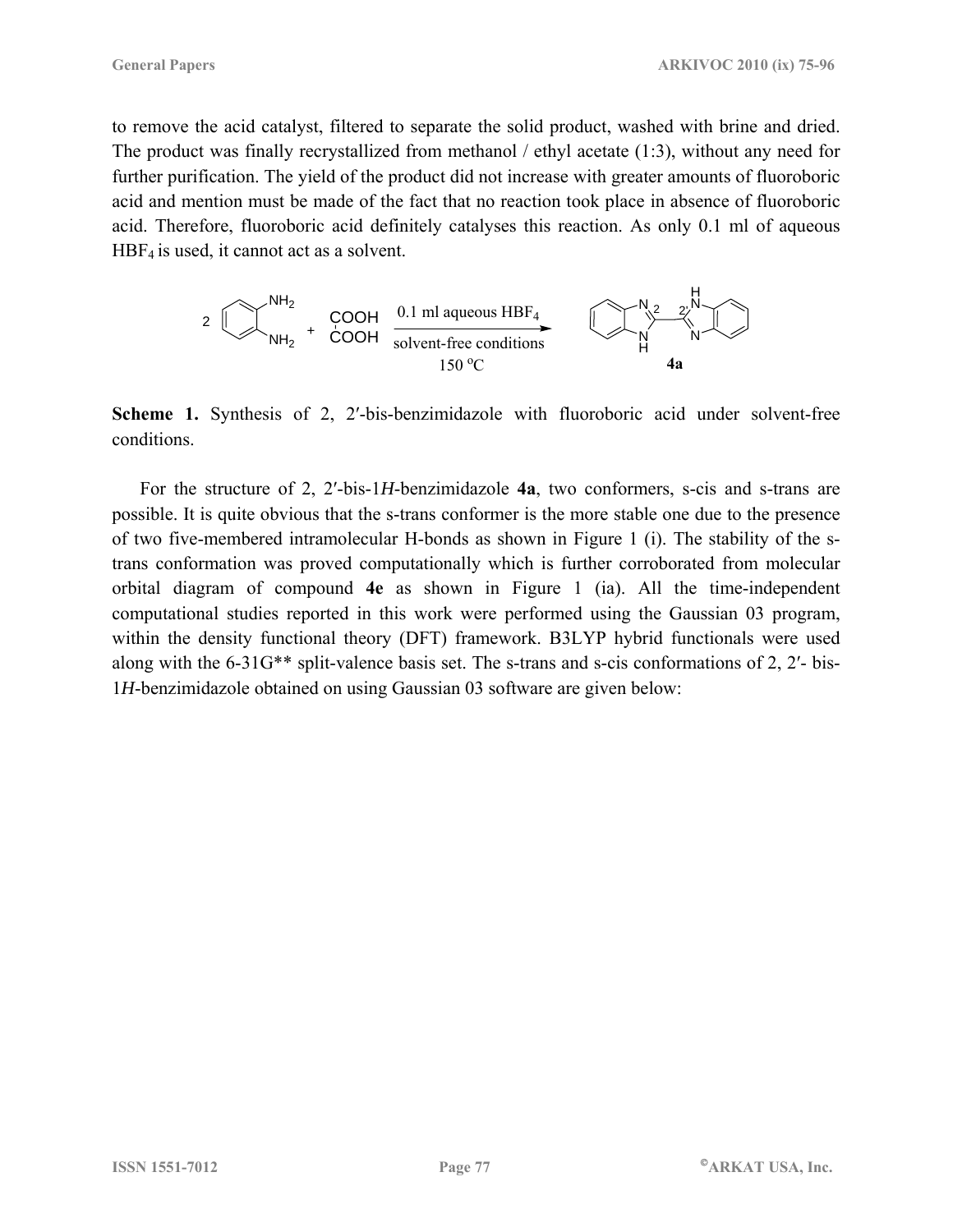

 $(i<sub>a</sub>)$ 

**Figure 1.** (i) s-trans conformer of compound **4a**; (ia) MO picture (as obtained from calculation) of compound **4e** showing the electron density of nitrogen atom pointing towards the neighbouring NH functionality thereby showing the possibility of H-bond formation in such compounds; (ii) s-cis conformer of **4a** from DFT calculations. Energy barrier between the 2 tautomers is 48.58 kJ/mol. Such energy barrier between the two tautomers is comparable to the results obtained earlier.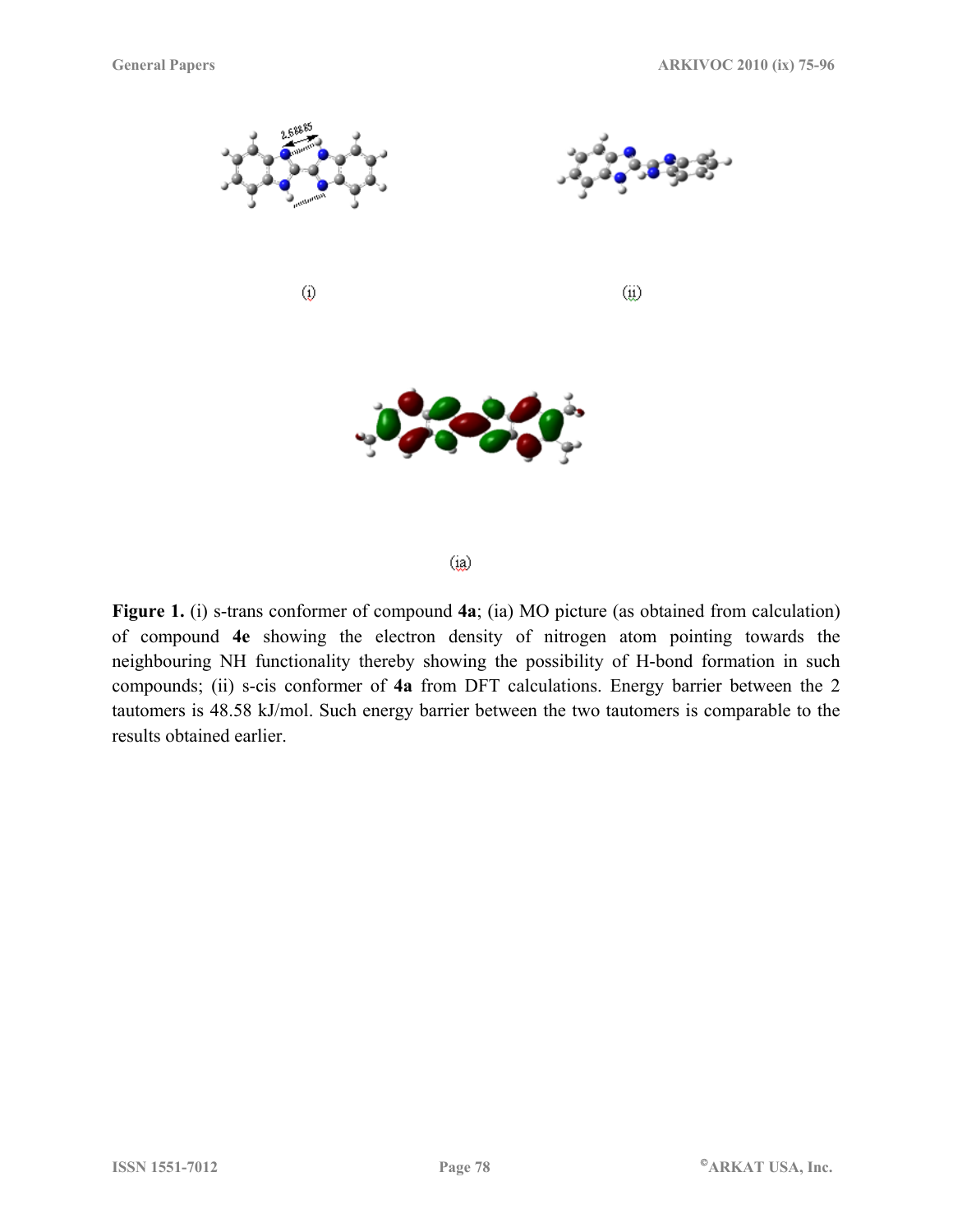| Entry                       | (ml) | reaction condition,           | Time (h)       | Yield *                    |
|-----------------------------|------|-------------------------------|----------------|----------------------------|
|                             |      | temperature $(^{\circ}C)$     |                | $\left(\frac{0}{0}\right)$ |
| 1                           |      | 150                           | 10             |                            |
| $\mathcal{D}_{\mathcal{L}}$ | 0.05 | 150                           | 10             | 40                         |
| 3                           | 0.05 | 150                           | 5              | 40                         |
| 4                           | 0.05 | 150                           | $\overline{2}$ | 40                         |
| 5                           | 0.1  | 150                           | $\overline{2}$ | 80                         |
| 6                           | 0.2  | 150                           | 2              | 65                         |
| 7                           | 0.3  | 150                           | $\overline{2}$ | 50                         |
| 8                           | 0.1  | 150                           | 10             | 80                         |
| 9                           | 0.1  | microwave oven, 150, 840 watt | 20             | 60                         |
| 10                          | 0.1  | 120                           | 2              | 40                         |
| 11                          | 0.1  | 90                            | 5              | 20                         |
|                             |      |                               |                |                            |

**Table1.** Synthesis of 2, 2′-bis-1*H*-benzimidazole under various conditions using 45 % aqueous fluoroboric acid as catalyst

**\*** isolated

With the above result of optimized reaction conditions, we investigated the reactions of varieties of orthophenylene diamines with aliphatic carboxylic acids and the results are summarized in Table 2. In all the cases, the yields were very good. A total of three different orthophenylene diamines were utilized (Table 2). All the products gave satisfactory spectral (IR,  ${}^{1}$ H NMR,  ${}^{13}$ C NMR) data.

We then turned our attention towards the synthesis of mixed 2, 2′-bis-1*H*-benzimidazoles using varieties of dicarboxylic acids (Scheme 2, Table 2). For this purpose, again three different *ortho*-phenylenediamines and dicarboxylic acids with various methylene spacers were employed (Table 2).



**Scheme 2.** Bis-benzimidazole formation with aqueous fluoroboric acid under solvent-free conditions.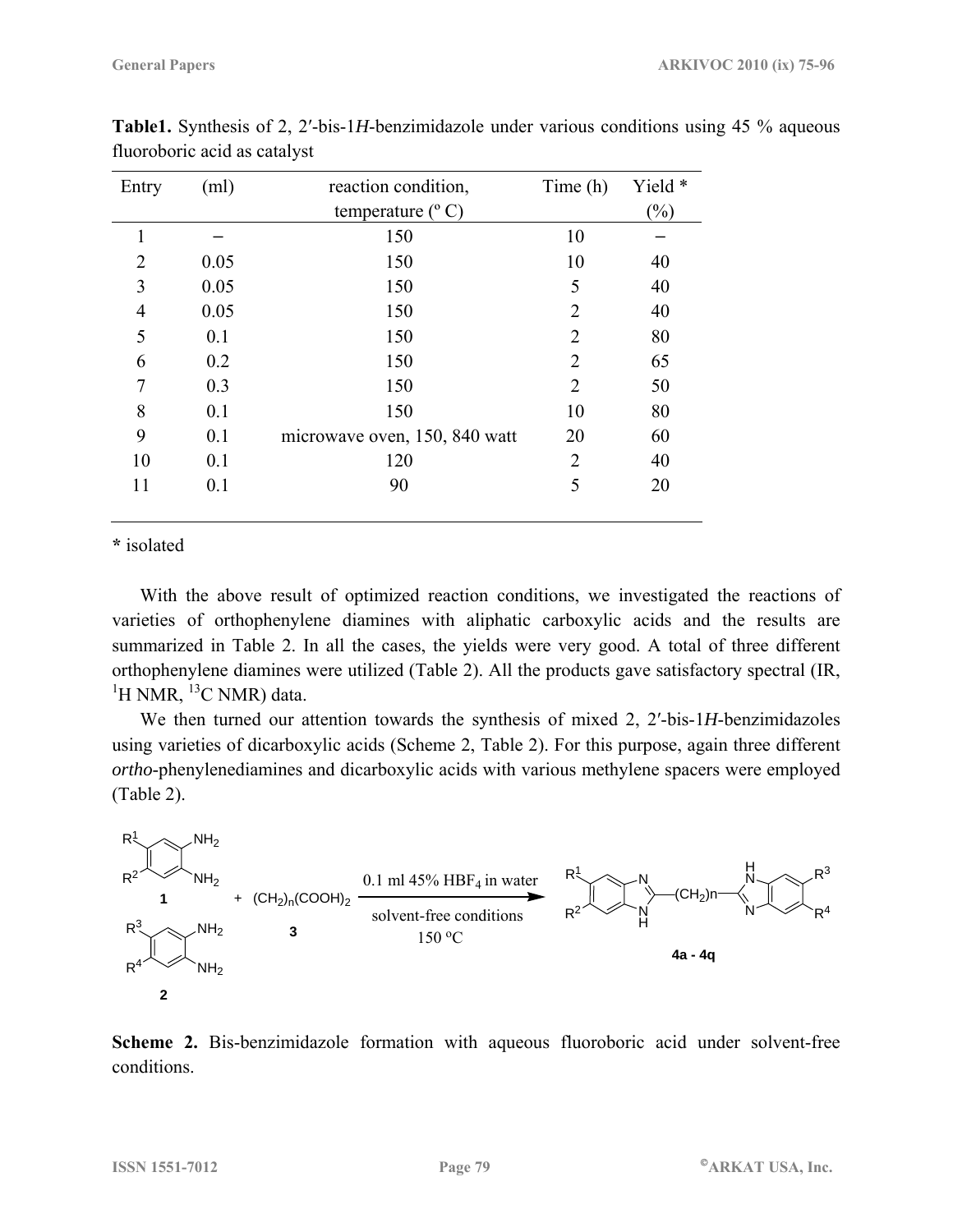| Entry<br>(Compound No.) | Products                                                                      | Time<br>(hours) | Yield*<br>$(\%)$ | References       |
|-------------------------|-------------------------------------------------------------------------------|-----------------|------------------|------------------|
| 1(4a)                   | Н<br>К<br>Ν<br>N<br>N<br>H                                                    | $\overline{2}$  | $80\,$           | $\boldsymbol{7}$ |
| 2(4b)                   | H<br>Ν<br>$H_3C$<br>н                                                         | 2.5             | $70\,$           | 14               |
| 3(4c)                   | $\frac{H}{N}$<br>CH <sub>3</sub><br>N<br>N<br>$H_3C$<br>l)<br>H               | $2.2\,$         | 85               | $15\,$           |
| 4(4d)                   | H<br>N<br>$H_3C$<br><b>N</b><br>$H_3C$<br>N<br>N<br>H                         | 2.5             | $72\,$           |                  |
| 5(4e)                   | H<br>CH <sub>3</sub><br>$H_3C$<br>N<br>N.<br>$H_3C$<br>Н                      | $\mathfrak{Z}$  | $75\,$           |                  |
| 6(4f)                   | $\frac{H}{N}$<br>N<br>$\overrightarrow{NH}$<br>N<br>CH <sub>3</sub><br>$H_3C$ | $\mathfrak{Z}$  | 95               | 16               |
| 7(4g)                   | $\overline{N}$<br>H<br>N<br>H                                                 | $\overline{4}$  | 95               | $\overline{7}$   |
| 8(4h)                   | H<br>N<br>$\overline{C}H_3$<br>$H_3C$<br>N<br>H                               | $\overline{3}$  | $80\,$           | 5                |
| 9(4i)                   | $H_3C$<br>N<br>H<br>N<br>$H_3C$<br>Н                                          | $\mathfrak{Z}$  | $75\,$           |                  |

Table 2. Synthesis of 2, 2'-simple and mixed bis-1H-benzimidazoles with 45% aqueous HBF<sub>4</sub> (0.1 ml) at 150 ºC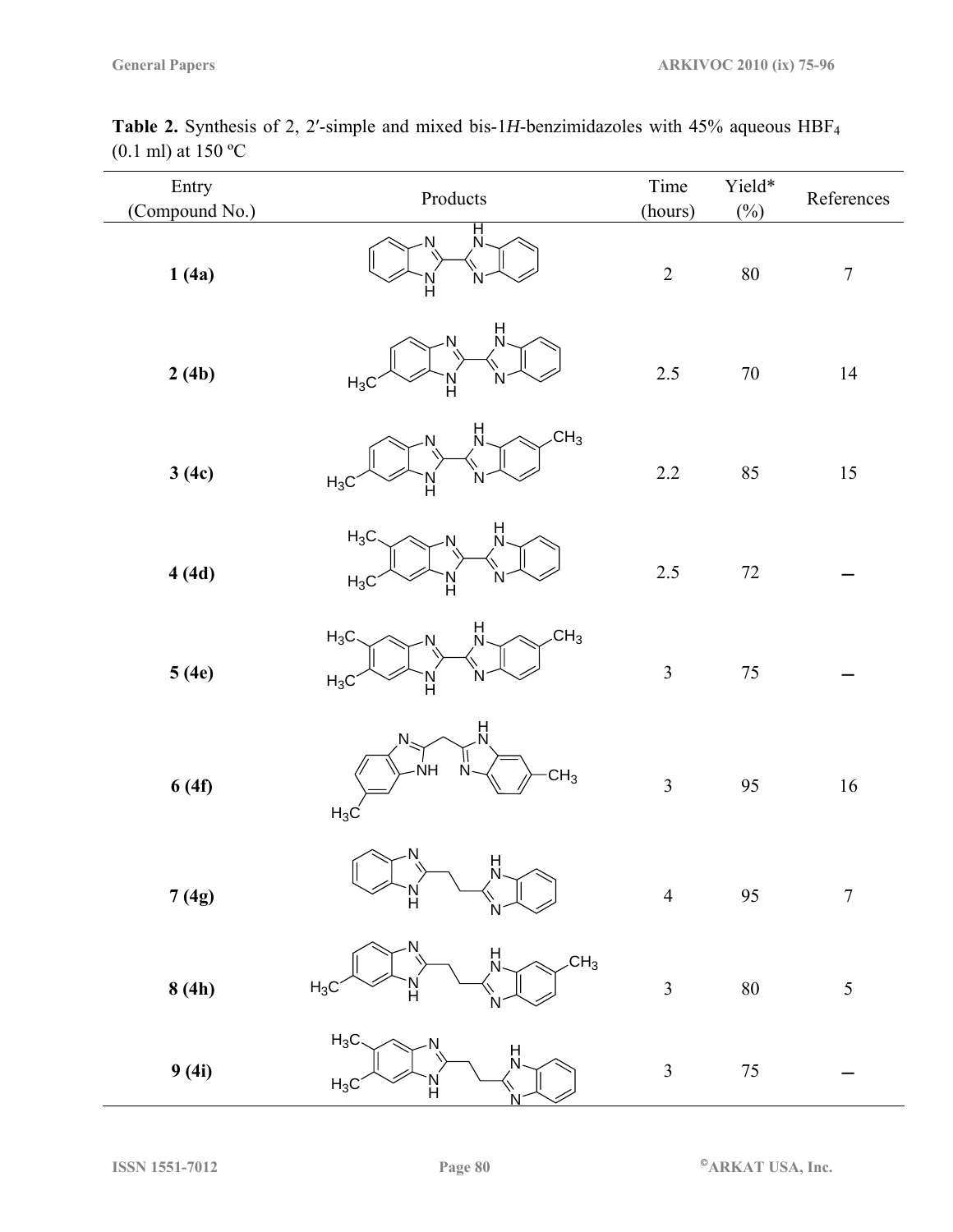# **Table 2.** Continued

| Entry<br>(Compound No.) | Products                                                                             | Time<br>(hours) | Yield*<br>$(\%)$ | References |
|-------------------------|--------------------------------------------------------------------------------------|-----------------|------------------|------------|
| 10(4j)                  | $H_3C$<br>N<br>H<br>N<br>CH <sub>3</sub><br>$H_3C$<br>Ĥ<br>CH <sub>3</sub>           | $2.5\,$         | 98               | $16\,$     |
| 11(4k)                  | $HN-$<br>N<br>ĥ                                                                      | $\sqrt{2}$      | 98               | $16\,$     |
| 12(41)                  | 벘<br>ŃH<br>N<br>CH <sub>3</sub>                                                      | $\overline{4}$  | $77\,$           |            |
| 13(4m)                  | $\frac{\mathsf{H}}{\mathsf{N}}$<br>N<br>CH <sub>3</sub><br>Ñ.<br><b>NH</b><br>$H_3C$ | $\overline{2}$  | $88\,$           | $16\,$     |
| 14(4n)                  | CH <sub>3</sub><br>$H_3C$<br>$\mathsf{CH}_3$<br>$H_3C$<br><b>HN</b><br>Ņ<br>N<br>H   | $\overline{2}$  | 98               |            |
| 15(40)                  | N<br>빘<br>H<br>N                                                                     | $\sqrt{2}$      | 99               | $\sqrt{5}$ |
| 16(4p)                  | N<br>H<br>N<br>CH <sub>3</sub><br>$H_3C$                                             | $\overline{4}$  | 82               | $17\,$     |
| 17(4q)                  | $H_3C$<br>$\frac{H}{N}$<br>CH <sub>3</sub><br>$H_3C$<br>Ν<br>CH <sub>3</sub>         | 2.3             | $80\,$           |            |

**\*** isolated after recrystallisation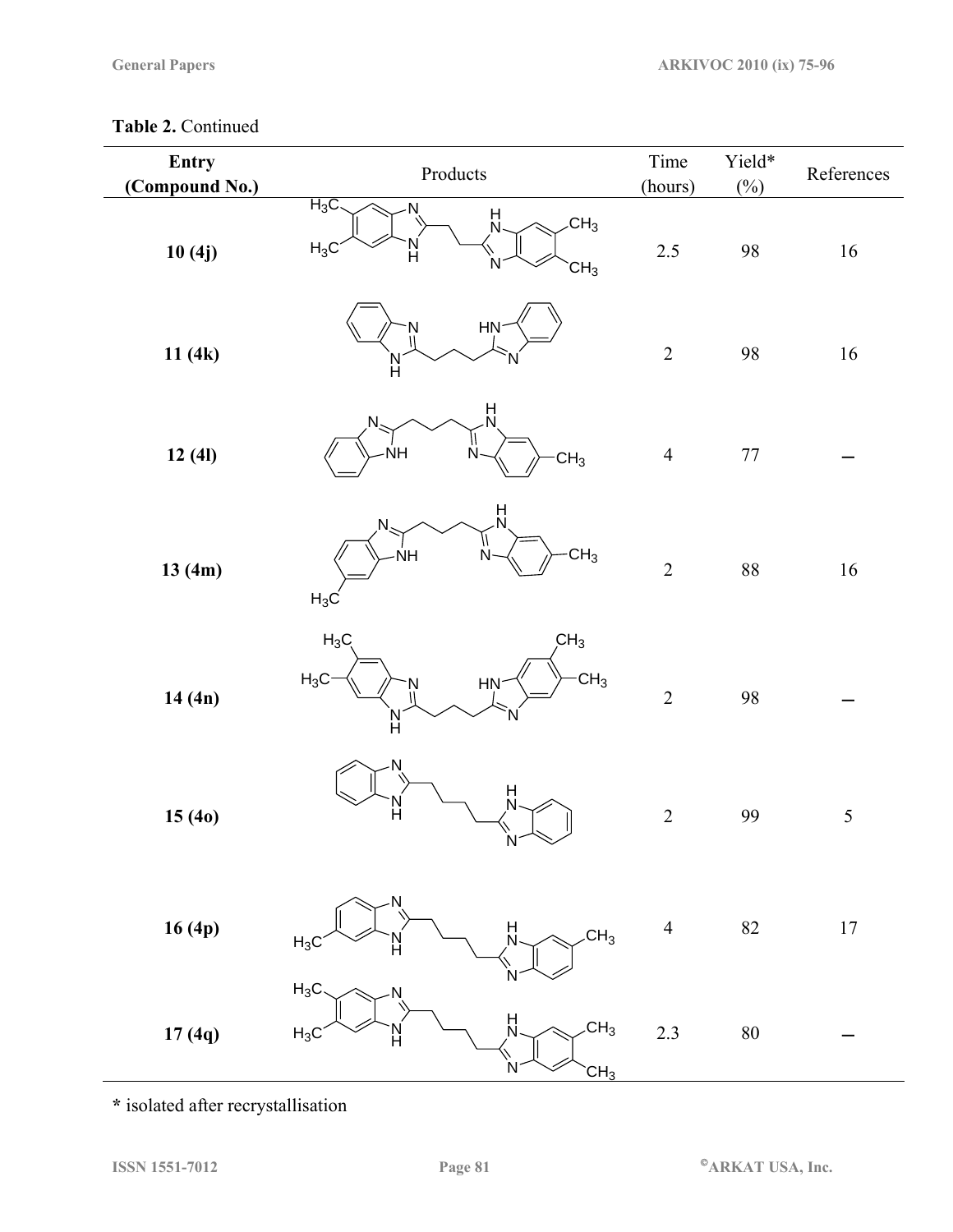On examination of Table 2, we find that our methodology works excellent for the synthesis of both simple and mixed bis-1*H*-benzimidazoles although the yields for the mixed biscompounds (Table 2, entries 2, 4, 5, 9 and 12) were slightly lower. The mixed bis-1*H*benzimidazoles could be synthesized without almost any contamination of the simple benzimidazoles at the same time (HPLC data of crude **4d**, **4i** and **4l** given in the Supplementary Section). Perhaps this is the greatest advantage of this methodology (crude NMR for compound **4i** is given in the Supplementary Section: Figure A). The reaction is performed by the initial mixing of the two types of the diamines and the dicarboxylic acid followed by the addition of the catalyst. The mixture is heated for the specified time (Table 2) in an oil- bath at 150 ºC. On cooling, the crude product solidified, saturated aqueous  $NaHCO<sub>3</sub>$  solution (10 ml) was added, stirred for 10 minutes to remove the acid catalyst, filtered to separate the solid product, washed with brine and dried. The product was finally recrystallized from methanol-ethyl acetate (1:3) without any need for further purification by column chromatography (details given in the Experimental Section). The mechanism of bis-1*H*-benzimidazole formation goes by the usual acid catalysed initial formation of diamides followed by ring closure and elimination of water molecules (Scheme 3). The final confirmation of the formation of bis-1*H*-benzimidazole and its trans conformation comes from the X-ray crystal structure of compound **4n** (Figure 3). The low solubility of the compound **4n** did fortuitously lead to crystals (during acquisition of NMR experiment) suitable for single-crystal X-ray analysis with the solid-state structure.



Figure 2. <sup>1</sup>H-NMR showing expanded portion of the aromatic region of compound 4c: the pattern depicting the possible presence of two tautomers (details given in Supplementary Section) and further explained from DFT theory below.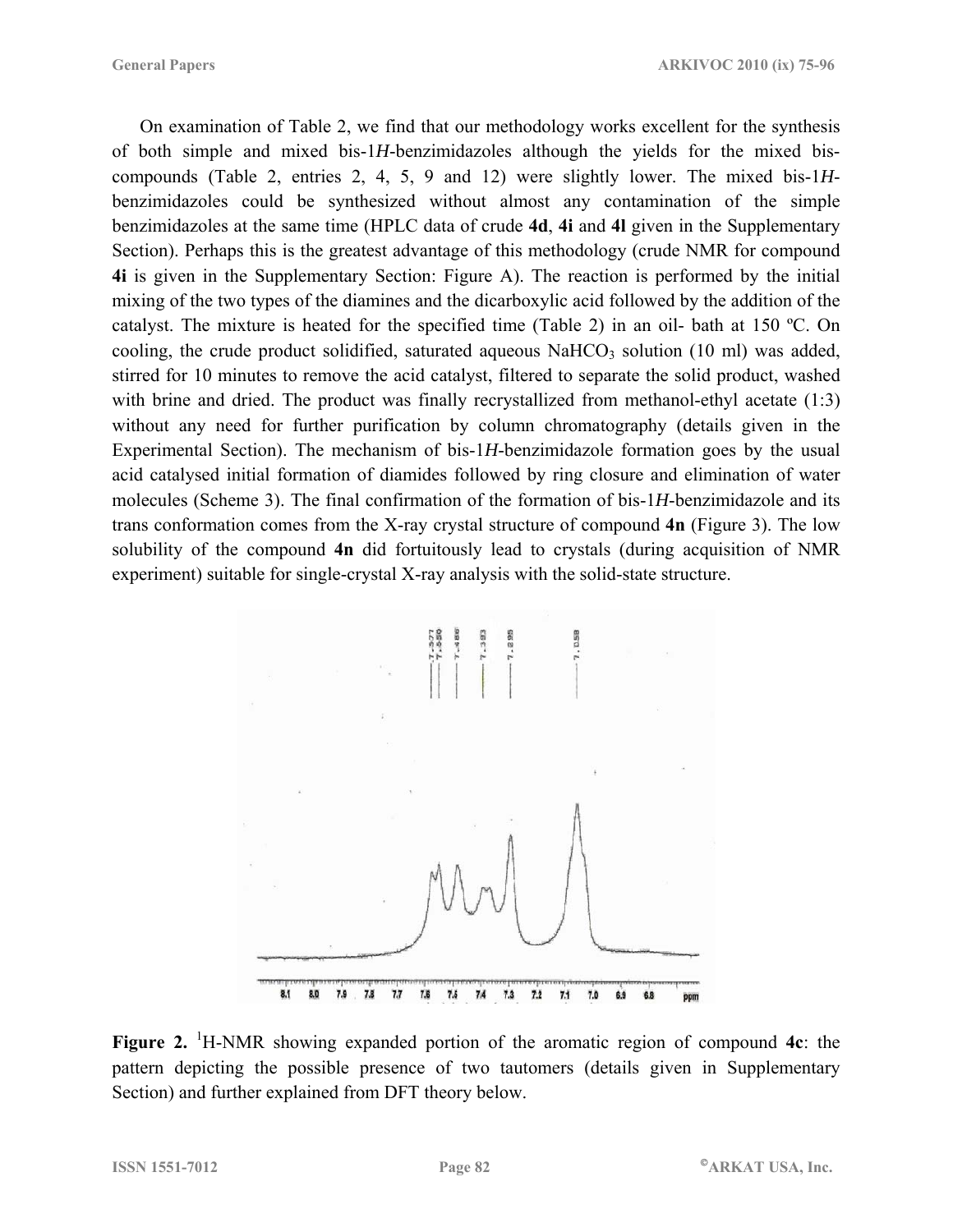

**Scheme 3.** Plausible mechanism for 1*H*- bis-benzimidazole formation.





A detailed analysis for the formation of the unsymmetrical bis-benzimidazoles **4i** has been shown here in Figure 4. Although, statistically, the formation of all the three bis-benzimidazoles, **4i**, **4j** and **4g** are possible, in real practice, only **4i** and **4j** are formed in a ratio of 5:1 from the integration ratios of the aromatic protons in the crude <sup>1</sup> H NMR spectra.. That compound **4g** was absent was proved conclusively since **4g** is insoluble in DMSO-*d*6 and no product was present as a residue during the preparation of this crude mixture for NMR sampling.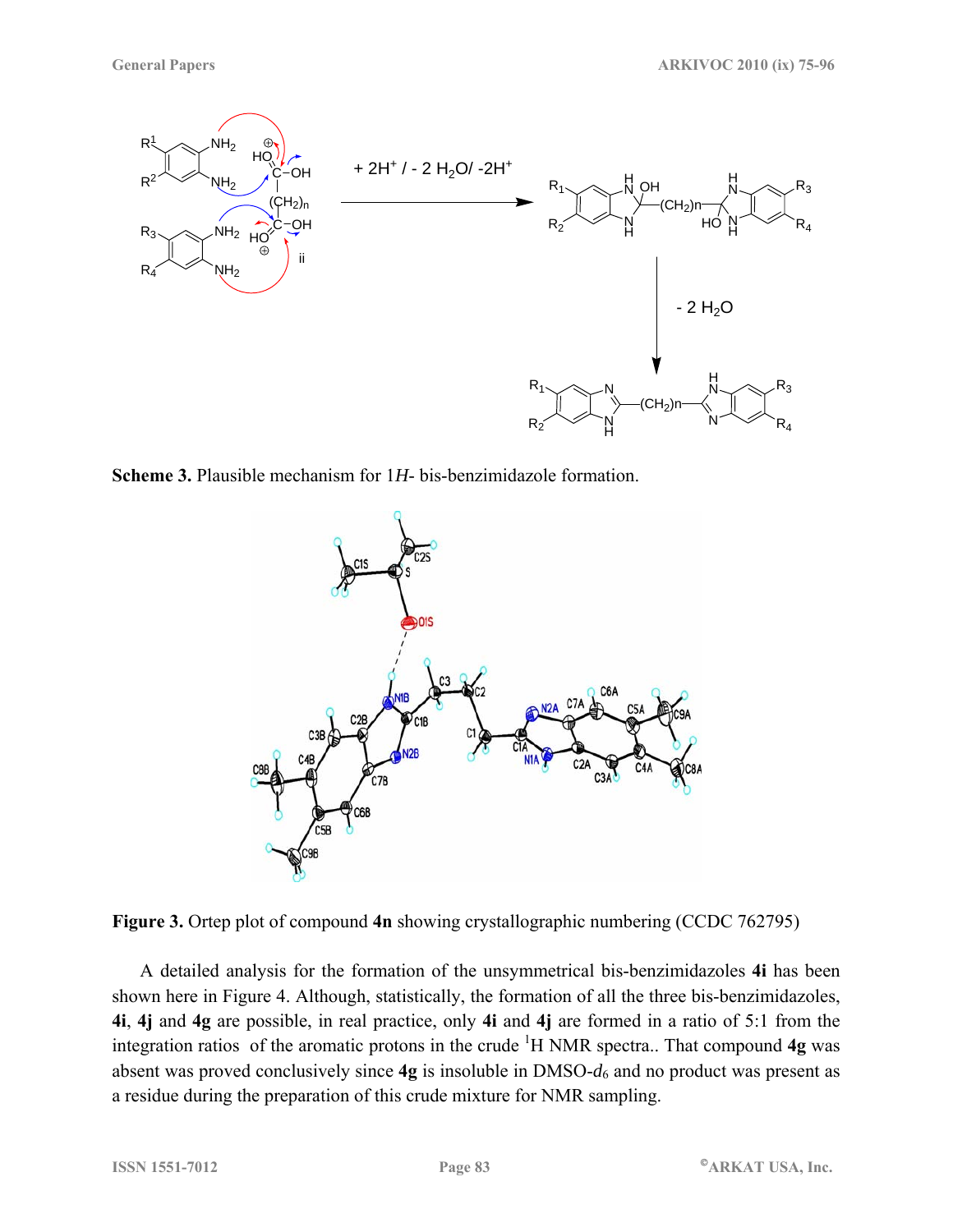

 $4i : 4j = 5:1$  from integration of crude <sup>1</sup>H-NMR peaks of the aromatic protons.

Figure 4. Crude <sup>1</sup>H-NMR spectrum of compound 4i (before purification by crystallization on solubility basis) showing the presence of a mixture of compound **4i** and compound **4j** in a ratio of 5:1 respectively.

Theoretically, there should be formation of compound **4g** along with compound **4j** as shown above in Figure 4, but **4g** was not formed in this reaction. Of all the mixed bis-1*H*benzimidazoles prepared (compounds **4b**, **4d**, **4e**, **4i**, **4l**), only compound **4i** was formed as a mixture of a symmetrical bis-benzimidazole and an unsymmetrical bis-benzimidazole. In case of the other four compounds **4b**, **4d**, **4e** and **4l**, only the target unsymmetrical bis-benzimidazole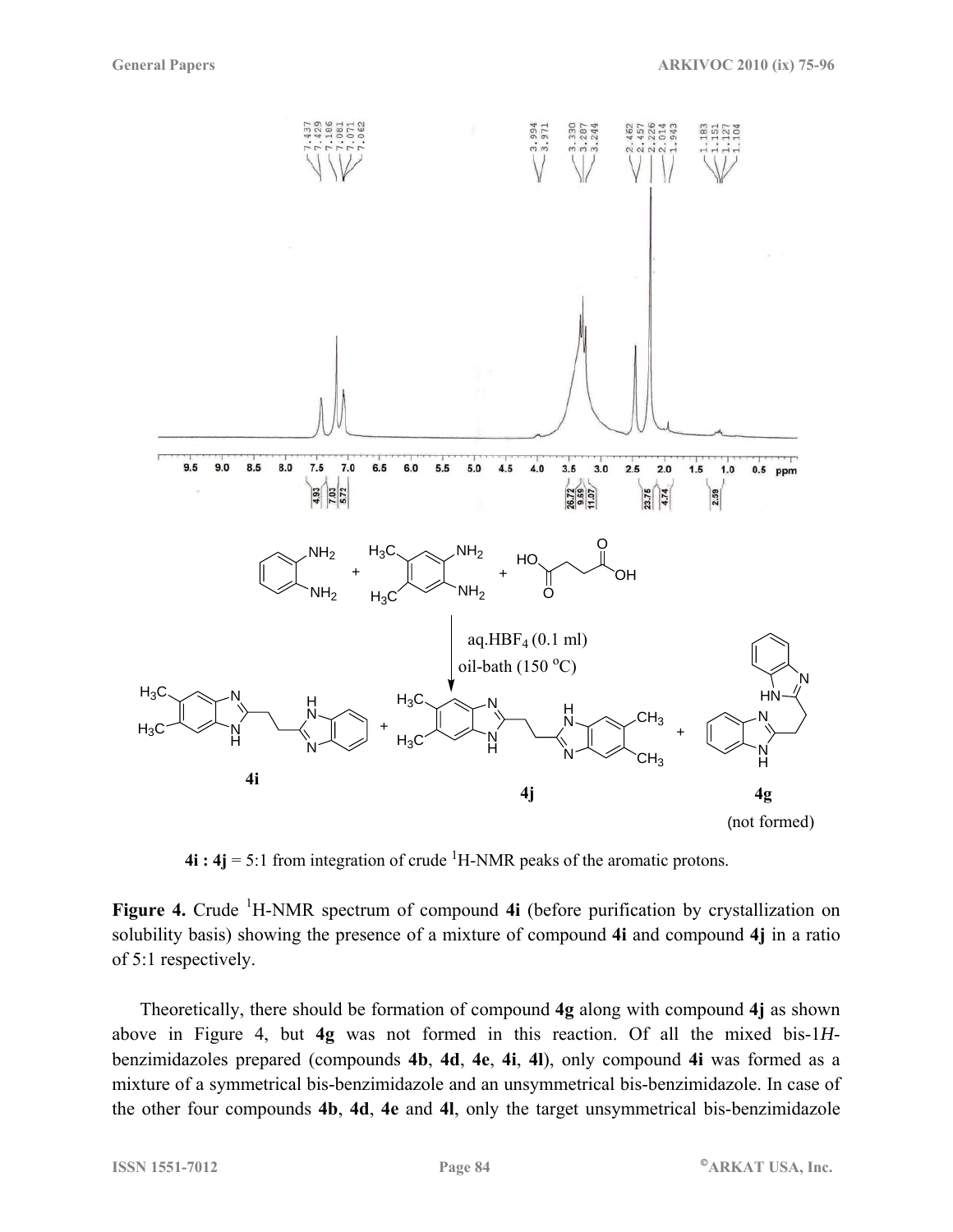compounds resulted in somewhat lower yields than the symmetrical bis-benzimidazoles. Although this might not appear to be very sound, but the actual picture shows to be so as is evident from the crude  ${}^{1}H$  NMR spectra for the formation of the unsymmetrical bisbenzimidazoles (all given in the Supplementary Section). HPLC analysis were performed on crude compounds **4d**, **4i** and **4l** (details given in supplementary section). The high insolubility of these bis-benzimidazoles stopped us from performing HPLC analyses on all such compounds particularly, the pure ones. The exact reason for the formation of the target unsymmetrical bisbenzimidazoles without the contamination of the symmetrical bis-benzimidazoles for the formation of **4b**, **4d** and **4e** could be the high conjugative stabilization present in the products (as **4b**, **4d** and **4e** are obtained from oxalic acid) neglecting the small difference of the electronic effects in the starting diamines; resulting in the formation of solely the unsymmetrical bisbenzimidazoles since the starting diamines are present in 1:1 ratio and there is no choice for selectivity. As expected, when 1 mol of the diamine is allowed to react with 1 mol of the diacid, quinoxaline derivative formation takes place (Scheme 4) with oxalic acid (6-membered ring) and benz-diazepine type ring formation with malonic acid (7-membered ring). With the higher methylene spacers, no quinoxaline or benz-diazepine type ring formation takes place. The reason for this could be the stability of the 6- and 7-membered rings. No quinoxaline type ring formation takes place with two equivalents of the diamine.



 $R = H$ ,  $n=0$  **[6a]**<sup>18</sup>;  $R = CH_3$ ,  $n=0$  **[6b]**<sup>18</sup>;  $R = H$ ,  $n=1$  **[6c]**<sup>19</sup>

**Scheme 4.** Quinoxaline (or benz-diazepine type) ring formation with equimolar ratios of diamine and diacid.

This could probably because of the higher rate of amide bond formation with the one amine group of a diamine than the second one. In presence of equimolar amount of diacid and diamine, single-step cyclization seems to have taken place to form the quinoxaline **6a**, **6b** or the benzdiazepine type derivative (1,5-dihydro-benzo[b][1,4]diazepine-2,4-dione) **6c**. The formation of the quinoxaline is evident from the IR band at  $1669 \text{ cm}^{-1}$ . Final confirmation for quinoxaline formation comes from an X-ray crystallography of a single crystal of **6b** (Figure 5).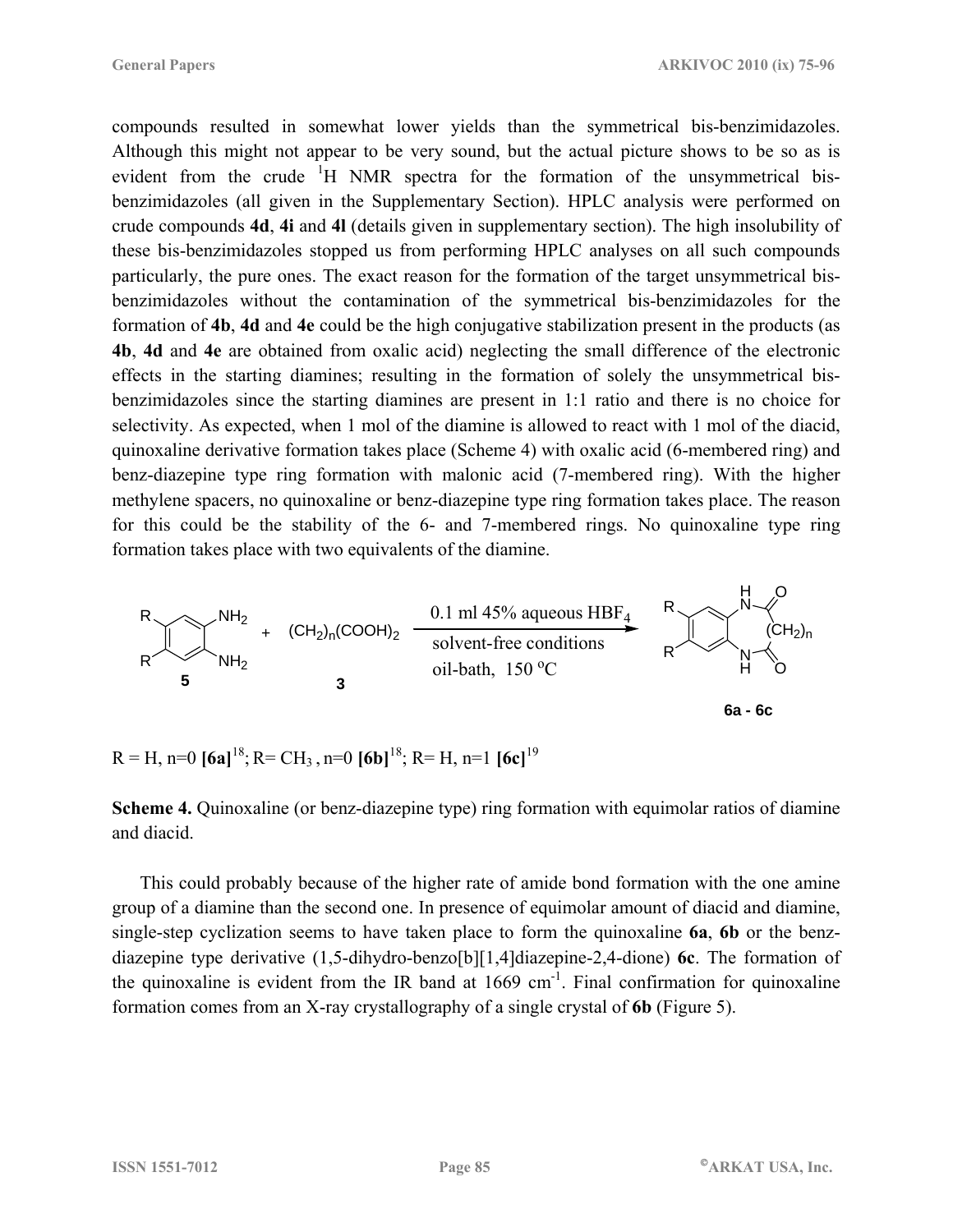

**Figure 5.** Ortep plot of **6b** showing the crystallographic numbering (CCDC 744703).

#### **DFT Calculations**

Next we were interested to study the minimum energy conformers for some of the known and the unknown synthesized bis-1*H*-benzimidazoles at the computational level; the calculation of which resulted in some interesting outcomes. The oxalic acid derived compounds **4a** – **4e** were shown to exist in both the cis and trans isomers, the latter being more stable energetically. The trans isomers were always planar but the cis-form presented out-of-plane orientations thereby coming in way of the entensive delocalization of the two benzimidazole moieties. However, for the malonic **4f**, succinic **4g**-**4j**, glutaric **4k**-**4n** and adipic acid derived compounds **4o**-**4q**, the cisconformer seemed to have no existence at all. Moreover in all structures - cis or trans, the isomer in which the methyl substituent was meta to NH was found to be most stable (compounds **4c, 4e, 4f, 4h** and **4l**).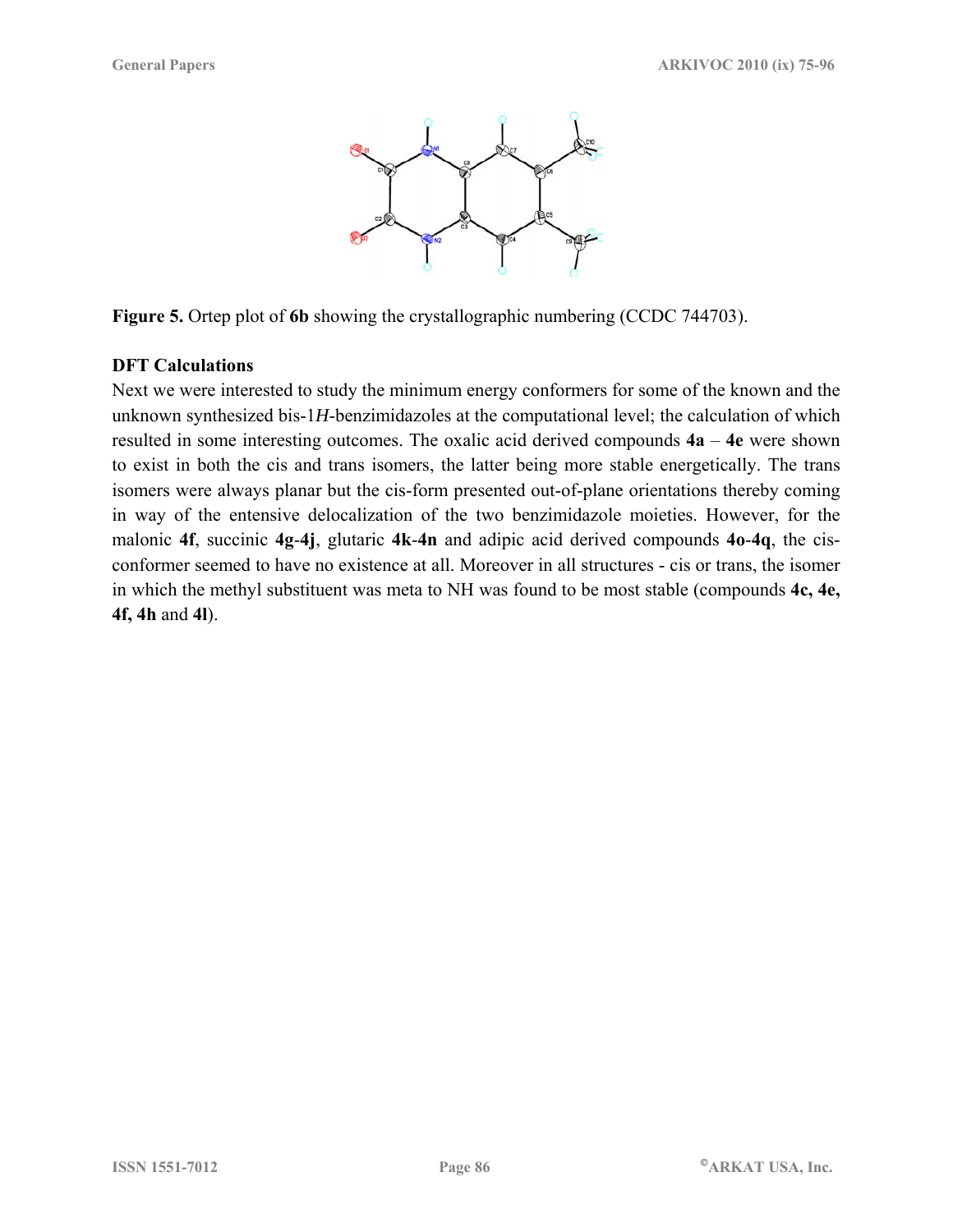

Figure 6. B3LYP/6-31G\*\* optimized structures of the most stable isomers of the synthesized bis-1*H*-benzimidazoles.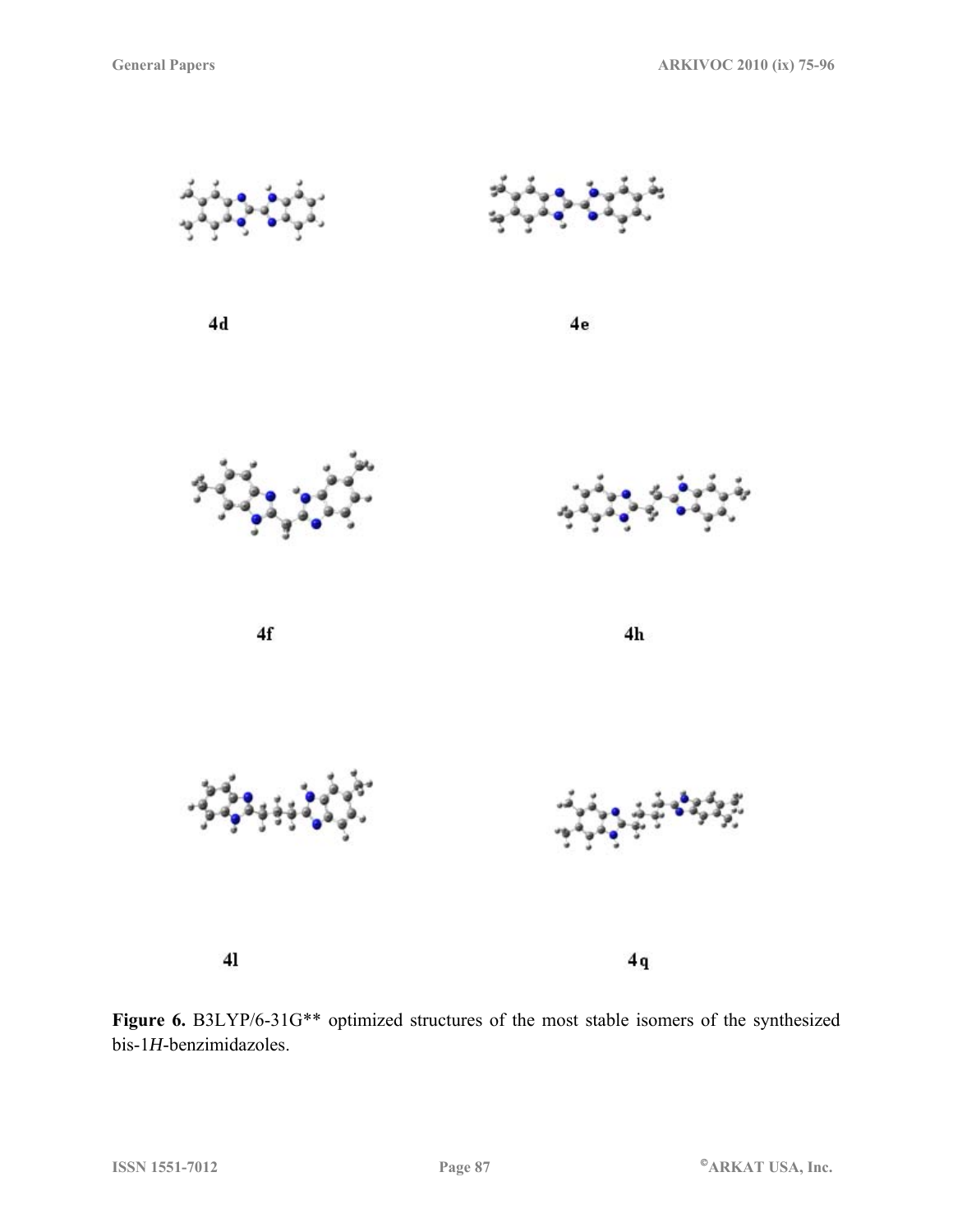Compound **4c** was obtained as a mixture of two tautomers to the extent of 51.6% (tautomer A) and  $48.4\%$  (tautomer B) as analysed from  ${}^{1}$ H-NMR (given in Figure 2). The possible structures of the tautomers were established in terms of energy from these density functional theory calculations.



**Figure 7.** Possible structures of the most stable conformers of compound **4c** from DFT optimization : the structures **v** to **viii** of compound **4c** are in increasing order of energy respectively.

#### **Photophysical studies**

Finally we studied the absorption and emission spectral characteristics of the newly synthesized compounds and their differences with the core compound **4a** were determined. As is quite evident from their structures, the fluorescence spectral characteristics of compounds **4d** and **4e** should be different from those of compounds **4q**, **4n** and **4l** with variable methylene spacers. To prove these points, their absorbance and emission (Figure 8) were recorded along with that of 2, 2,2´-bis-1*H*-benzimidazole (compound **4a**)**.**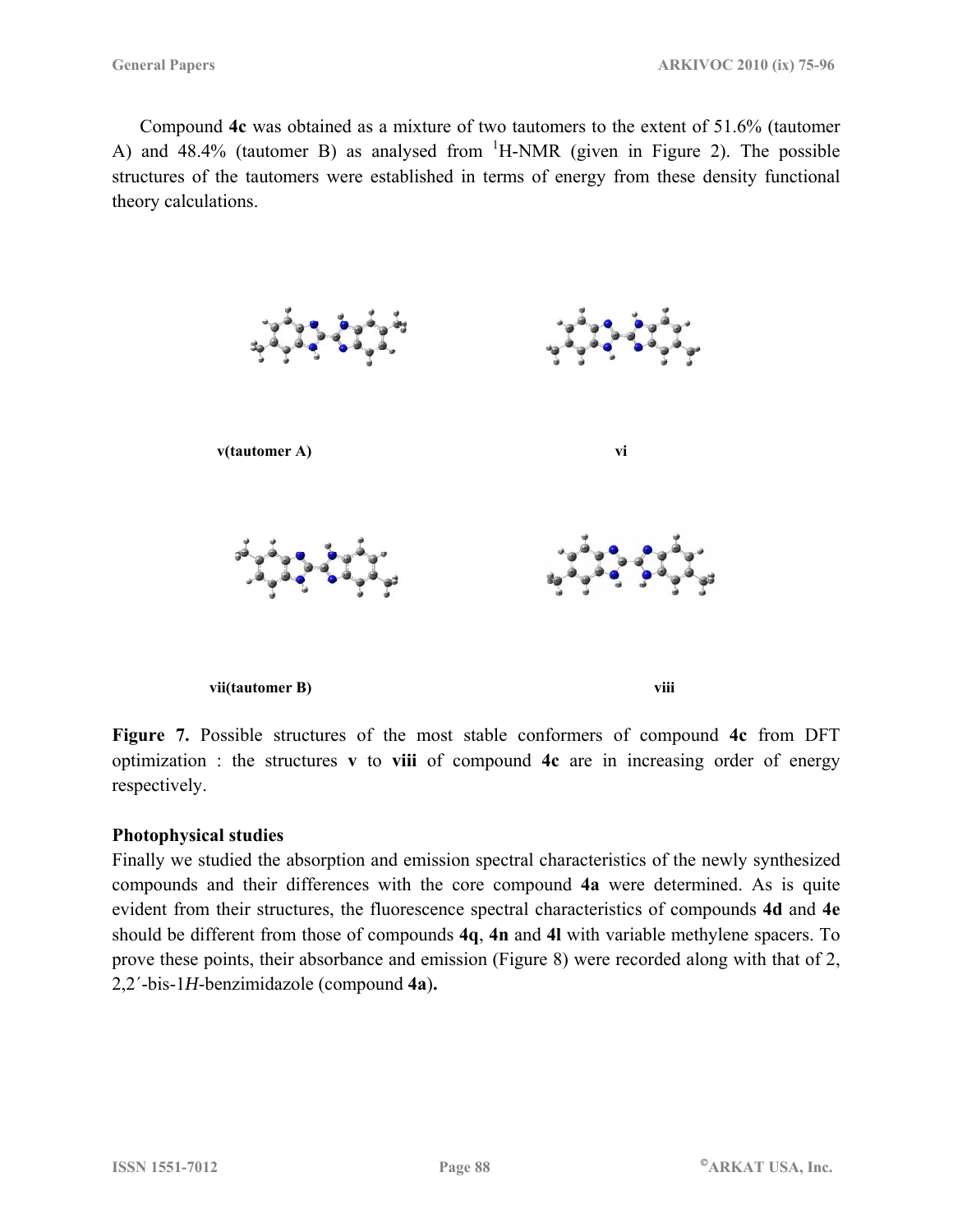

**Figure 8.** Absorption and Emission graphs of compounds **4d**, **4e**, **4q**, **4n** and **4l**

The absorption band maxima for compound **4d**  $(\lambda_{abs} = 337 \text{ nm})$  is red-shifted with respect to that of compound **4a** ( $\lambda_{\text{abs}}$  = 326 nm; the absorption and emission of compound **4a** are given in the supplementary section). Similar to its absorption spectrum, the fluorescence spectrum of compound **4d** ( $\lambda_{\text{emi}} = 380 \text{ nm}$ ) is also red-shifted as compared to compound **4a** ( $\lambda_{\text{emi}} = 366 \text{ nm}$ ). The fluorescence spectrum of compound **4d** almost makes a mirror image with its absorption spectra, indicating that the molecular conformation in the first excited state  $(S_1)$  differs little from that in the ground state  $(S_0)$ <sup>20</sup>. The emission spectrum of 4d shows the same vibrational energy spacing as the absorption spectrum. The fluorescence spectrum was found to be independent of the excitation wavelengths. The absorption and emission spectra are highly structured and redshifted as compared to compound **4a** indicating better extensive conjugation between the two rings in **4d**.

The absorption band maxima of compound  $4e (\lambda_{abs} = 336 \text{ nm})$  is also red-shifted as compared to compound **4a**. A weak shoulder in the absorption spectrum for compound **4e** is present at 323 nm, whereas for compound **4a** it was at 316 nm. Although the fluorescence spectrum of compound **4e** makes a mirror image with its absorption spectrum, along with being red-shifted indicating more extensive conjugation , the fluorescence spectrum was not independent of the excitation wavelengths and gave two similar but different emission spectra when excited at 335 nm and 430 nm respectively i.e., it exists as a two-emitting species. Proton transfer probably takes place in the excited state, yielding a highly conjugated species that fluoresces at a longer wavelength.<sup>7,15</sup> It cannot be due to tautomerisation, because different tautomeric forms are possible in all these bis-benzimidazole compounds.

The extensive conjugation is absent for compounds **4q**, **4n** and **4l**; both the absorption and fluorescence band maxima are blue-shifted as compared to compound **4a**. The structural nature of their absorption bands are absent in their fluorescent spectra, i.e., their absorption and emission spectra are not mirror images. The shorter wavelength absorption peak is probably due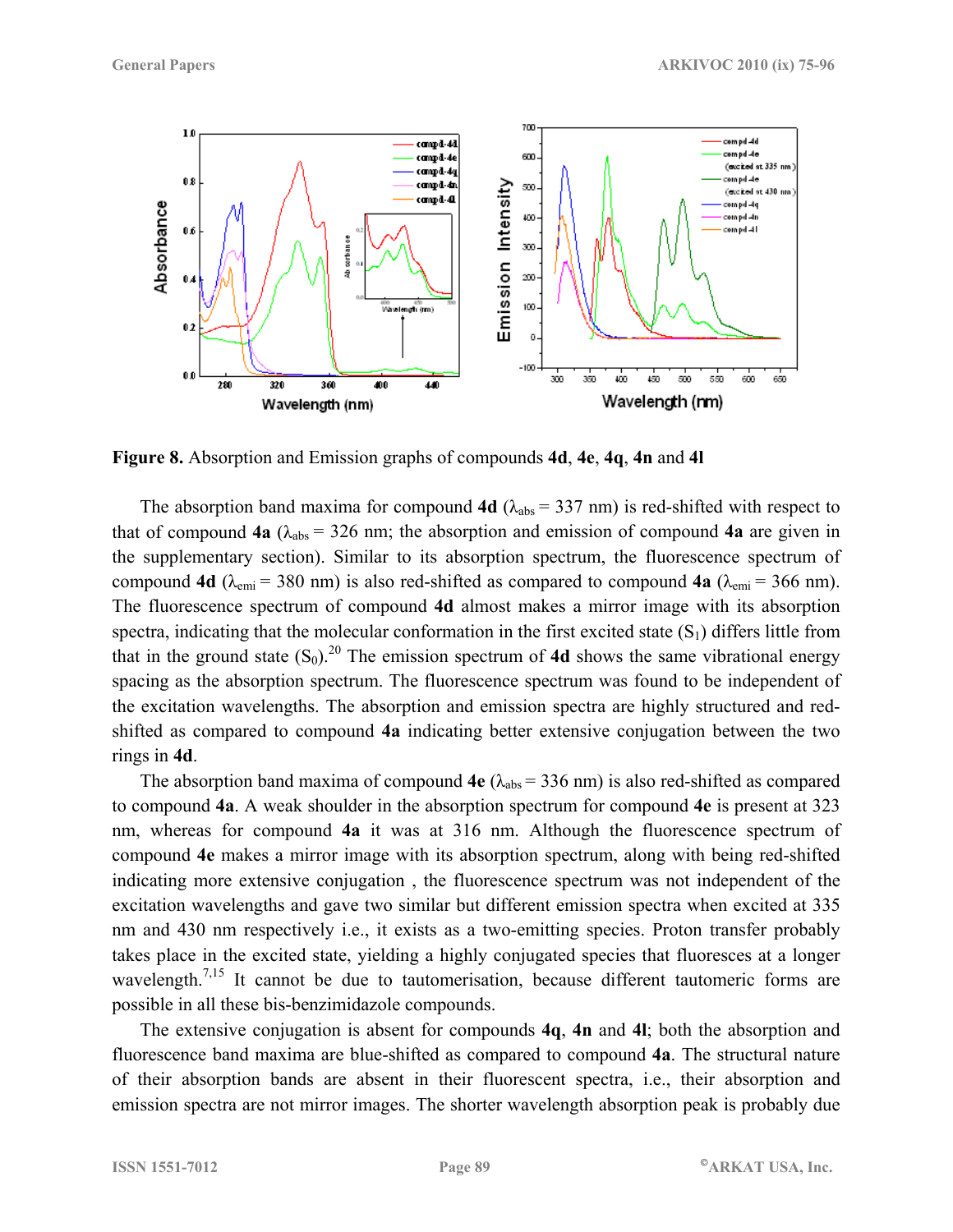to excitation to the second excited state  $(S_2)$ , which relaxes rapidly to  $S_1$ . Emission occurs predominantly from the lowest singlet state  $(S_1)$ , so emission from  $S_2$  is not observed. The low fluorescence quantum yield values for compounds **4q**, **4n** and **4l** also reflects that the molecules are not rigid; variable methylene spacers between the two benzimidazole moieties are present in these compounds and so are viable to free rotation. Moreover, for all the molecules the quantum yields are not close to unity, which indicates that their non-radiative decay rates are much higher than their rates of radiative decay.

|                | Compounds Absorption wavelength Emission wavelength Quantum Yield |                             |        |
|----------------|-------------------------------------------------------------------|-----------------------------|--------|
|                | $\lambda_{\text{abs}}$ (nm)                                       | $\lambda_{\text{emi}}$ (nm) |        |
| 4d             | 337, 355                                                          | 362, 380, 399               | 0.0073 |
| 4e             | 323, 336, 353                                                     | 379, 398                    | 0.0141 |
|                | 323, 336, 353                                                     | 467, 497, 531               | 0.0138 |
| 4q             | 286, 292                                                          | 311                         | 0.0044 |
| 4n             | 286, 292                                                          | 311                         | 0.0021 |
| 4 <sub>l</sub> | 277, 284                                                          | 307                         | 0.0031 |

**Table 3.** Fluorescence studies and quantum yields of compounds **4d**, **4e**, **4q**, **4n** and **4l** 

# **Conclusions**

From our detailed studies, we find that, fluoroboric acid (45% aqueous solution) proved to be a very efficient catalyst for the synthesis of 2,2′-bis-1*H*-benzimidazoles (both simple and mixed) under solvent-free conditions in an oil-bath at 150 °C. The products could be readily purified in excellent yields without the need for column chromatography. All representative molecules were computed for their energy-minimized structures using the B3LYP/6-31G\*\* level of theory in Gaussian 03. The fluorescence studies of a few unknown compounds were studied which proved that the absorption and emission maxima were highly dependant on the methylene spacers as expected.

# **Experimental Section**

**General.** All NMR analyses were performed on a 300 MHz Bruker machine using deuterated DMSO as the solvent. The pure batch of compounds after recrystallisation was used for the determination of elemental analysis.

### **General method for 2, 2′-bis-1***H***-benzimidazole formation**

Diamine **1** (1 mmol) and diamine **2** (1mmol) were mixed together in a 25 ml round-bottomed flask and to it the diacid **3** (1 mmol) was added followed by 0.1 ml of 45 % aqueous fluoroboric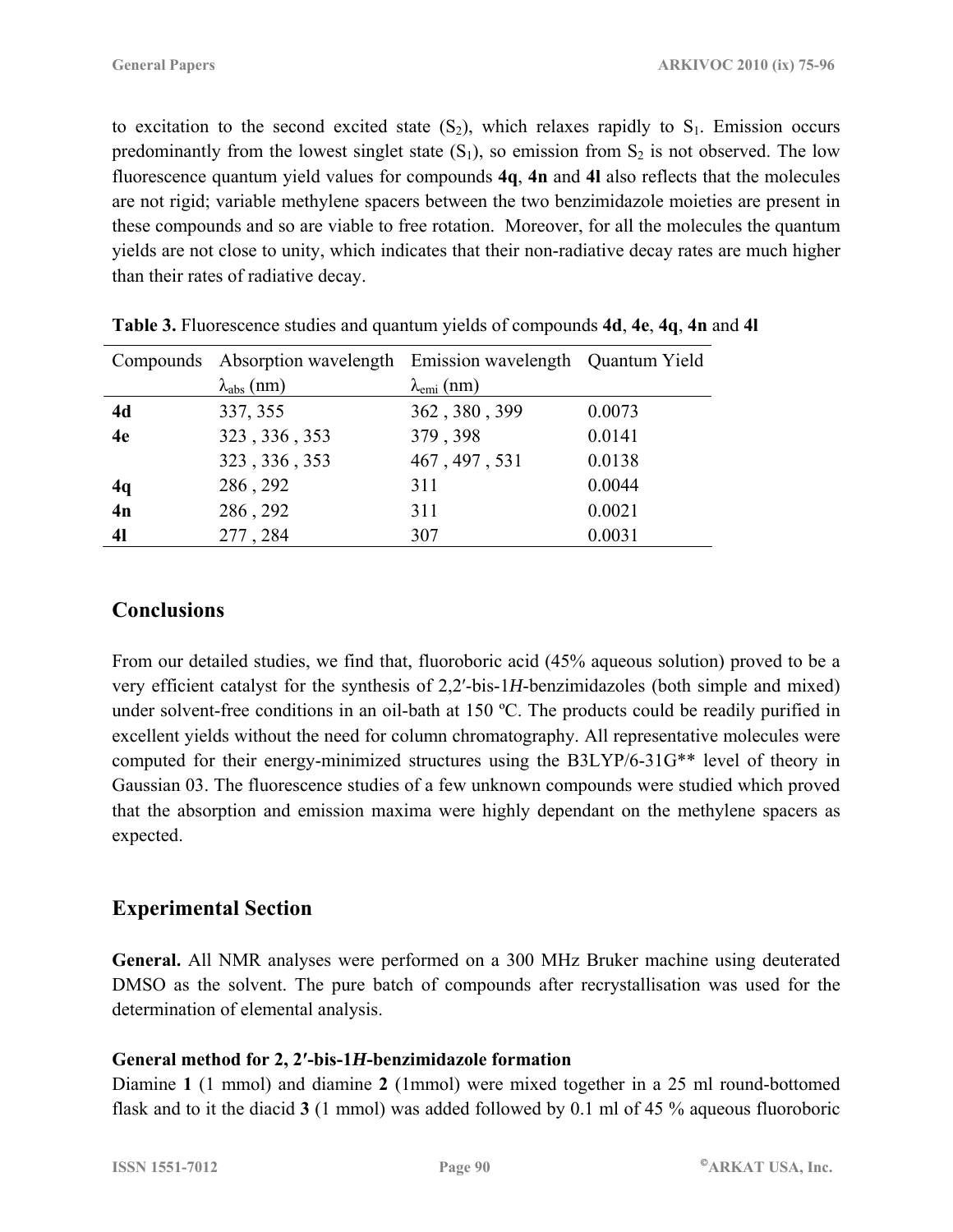acid. The contents of the flask were heated in an oil-bath at 150 ºC for the specified time (Table 3). On cooling, the crude product solidified, saturated aqueous  $NaHCO<sub>3</sub>$  solution (10 ml) was added, stirred for 10 minutes to remove the acid catalyst, filtered to separate the solid product, washed with brine and dried. The products were finally recrystallized from methanol-ethyl acetate (1:3) without any need for further purification by column chromatography. All the experiments were performed at least thrice to produce the same results in each case.

An important observation is that, for all the oxalic acid derived compounds **4a**, **4b**, **4c**, **4d** and **4e**, the proton-nmr signals were broadened and consequently overlapping (especially the aromatic region) took place. These yellowish-green compounds were also highly fluorescent even in the minimal amount required for sampling NMR in  $DMSO-d_6$  solvent. The broadening of signal occurs due to problems in magnetic field homogeneity. In the present case, this problem probably occurs due to the viscosity of sample. Similar signal broadening has been observed in compounds refereed in reference no. 20. Absorption and emission spectra of the representative compounds were very characteristic for each compound studied as mentioned in the main manuscript.

**2, 2'-Bis-1***H***-benzimidazole (4a).** (Table 2, entry 1): m.p.  $>250^{\circ}$ C (DMSO-H<sub>2</sub>O); <sup>1</sup>H-NMR  $(DMSO-d<sub>6</sub>)$  δ 7.25 (s, 4H, C<sub>5</sub>-H, C<sub>6</sub>-H, C<sub>5</sub><sup>-</sup>H and C<sub>6</sub><sup>-H</sup>), 7.52 (d, *J*=6.3 Hz, 2H, C<sub>7</sub>-H and C<sub>7</sub><sup>-H</sup>), 7.71 (d, J=6.0 Hz, 2H, C<sub>4</sub>-H and C<sub>4</sub>-H) and 13.52 (br s, 2H, N<sub>1</sub>-H and N<sub>1</sub>-H); <sup>13</sup>C-NMR (75 MHz, DMSO- $d_6$ )  $\delta$  112.2 (C<sub>7</sub> and C<sub>7</sub>'), 119.3 (C<sub>4</sub> and C<sub>4</sub>'), 122.3 (C<sub>5</sub> and C<sub>5</sub>'), 123.7 (C<sub>6</sub> and C<sub>6</sub>'), 134.9 ( $C_{3a}$  and  $C_{3'a}$ ), 143.6 ( $C_{7a}$  and  $C_{7a}$ ) and 143.9 ( $C_2$  and  $C_2$ ); IR (KBr): 3754, 3438, 3034, 2946, 2867, 2747, 2373, 1622, 1498, 1397, 1341, 946 and 742 cm<sup>-1</sup>; Anal. calcd. for C<sub>14</sub>H<sub>10</sub>N<sub>4</sub>; C: 71.78, H: 4.30, N: 23.92. Found; C: 71.70, H: 4.35, N: 23.99 %.

**6-Methyl-2, 2'-bis-1***H***-benzimidazole** (4b). (Table 2, entry 2): m.p.  $>250^{\circ}$ C (DMSO-H<sub>2</sub>O); <sup>1</sup>H-NMR (DMSO-*d*<sub>6</sub>) δ 2.40 (br s, 3H, C<sub>6</sub>-CH<sub>3</sub>), 7.06 (s, 1H, C<sub>5</sub>-H), 7.24-7.40 (m, 3H, C<sub>7</sub>-H, C<sub>5</sub>-H and  $C_6$ -H), 7.54 (br s, 2H, C<sub>4</sub>-H and C<sub>7</sub>-H), 7.69 (br s, 1H, C<sub>4</sub>-H) and 13.35-13.46 (m, 2H, N<sub>1</sub>-H) and N<sub>1</sub> $\cdot$ H); <sup>13</sup>C-NMR (DMSO-*d*<sub>6</sub>) δ 21.4 (C<sub>6</sub>-CH<sub>3</sub>), 111.8 (C<sub>7</sub>), 112.2 (C<sub>7</sub>), 118.8 (C<sub>4</sub>), 119.0  $(C_4)$ , 122.3  $(C_5)$ , 123.7  $(C_5'$  and  $C_6$ ), 131.0  $(C_6)$ , 133.0  $(C_{3a})$ , 135.0  $(C_{3'a})$ , 142.0  $(C_{7a})$ , 143.6  $(C_{7a})$ , 143.9  $(C_2)$  and 144.0  $(C_2)$ ; IR (KBr): 3045, 2944, 2864, 1738, 1588, 1399, 1338, 949, 802 and 742 cm<sup>-1</sup>; Anal. calcd. for C<sub>15</sub>H<sub>12</sub>N<sub>4</sub>; C: 72.56, H: 4.87, N: 22.57. Found; C: 72.55, H: 4.84, N: 22.52 %.

**5(6), 5'(6')-Dimethyl-2, 2'-bis-1***H***-benzimidazole (4c).** (Table 2, entry 3): <sup>1</sup> H-NMR (DMSO-*d*6)  $\delta$  2.40 [s, {3.096H (CH<sub>3</sub>) and 2.904H (CH<sub>3</sub>)}], 7.06 [br s, {1.032H (H<sub>c</sub>) and 0.968H (H<sub>c</sub>)}], 7.30  $\{s, 1.032H (H<sub>a</sub>)\}, 7.38 \{d, J=6.6 Hz, 0.968H (H<sub>b</sub>)\}, 7.49 \{s, 0.968H (H<sub>a</sub>)\}, 7.56\{d, J=8.1 Hz,$ 1.032H (H<sub>b</sub>)} and 13.30 [br s, {1.032H (N<u>H</u>) and 0.968H (N<u>H'</u>)}]; <sup>13</sup>C-NMR ( DMSO- $d_6$ )  $\delta$ 21.4 (CH<sub>3</sub> and CH'<sub>3</sub>), 111.7 (C-H<sub>a</sub> and C-H<sub>a'</sub>), 118.7 (C-H<sub>b</sub> and C-H<sub>b</sub>'), 124.0 (C-H<sub>c</sub>, C-H<sub>c</sub>', C-CH<sub>3</sub> and <u>C</u>-CH'<sub>3</sub>), 133.0 (C<sub>3a</sub>, C<sub>7a</sub>, C<sub>3'a</sub>, C<sub>7'a,</sub> C<sub>3'a</sub>', C<sub>7'a</sub>', C<sub>3'a</sub>' and C<sub>7'a</sub>') and 143.7 (C<sub>2</sub> and C<sub>2</sub>'); IR (KBr): 2923, 2661, 1590, 1399, 1335, 956 and 800 cm<sup>-1</sup>. MS: m/z (%): 262.1 (M<sup>+</sup>, 100), 263.1  $(M+1, 20)$ , 264.1  $(M+2, 2)$ ; Anal. calcd. for  $C_{16}H_{14}N_4$ ; C: 73.26, H: 5.38, N: 21.36. Found; C: 73.40, H: 5.36, N: 21.57 %.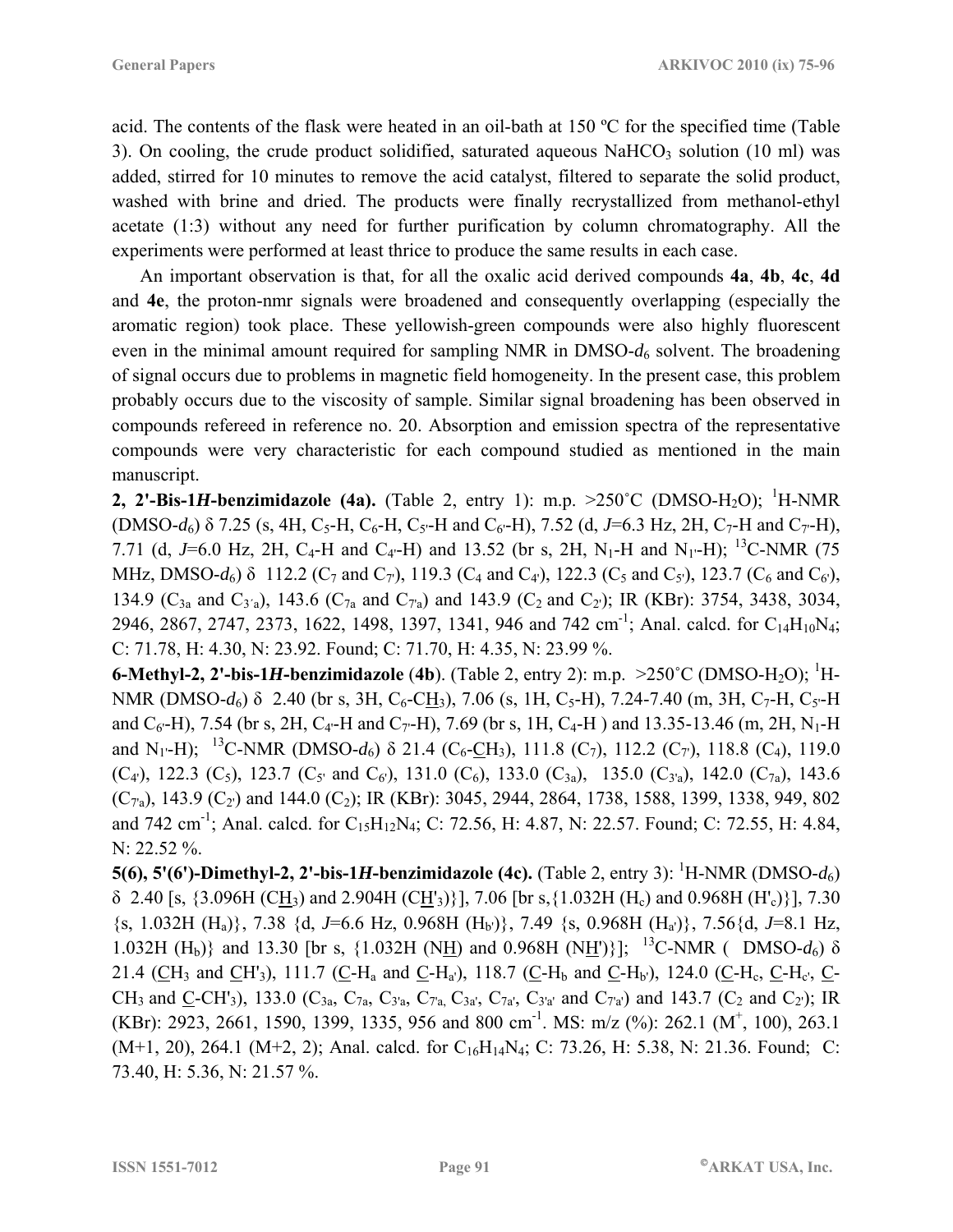**5, 6-Dimethyl-2, 2'-bis-1***H***-benzimidazole (4d).** (Table 2, entry 4): m.p.  $>250^{\circ}$ C (DMSO-H<sub>2</sub>O); <sup>1</sup>H-NMR (DMSO-*d*<sub>6</sub>) δ 2.29 (s, 6H, C<sub>5</sub>-C<u>H</u><sub>3</sub> and C<sub>6</sub>-C<u>H</u><sub>3</sub>), 7.24 (br s, 3H, C<sub>7</sub>-H, C<sub>5</sub>-H, and C<sub>6</sub>-H), 7.44-7.68 (m, 3H, C<sub>4</sub>-H, C<sub>4</sub>-H and C<sub>7</sub>-H) and 13.17-13.37 (m, 2H, N<sub>1</sub>-H and N<sub>1</sub>-H); <sup>13</sup>C-NMR (DMSO- $d_6$ )  $\delta$  20.1 (C<sub>5</sub>-CH<sub>3</sub>) and C<sub>6</sub>-CH<sub>3</sub>), 112.0 (C<sub>7</sub> and C<sub>7</sub>), 119.0 (C<sub>4</sub> and C<sub>4</sub>), 122.3  $(C_5)$ , 123.7  $(C_6)$ , 130.8  $(C_6)$ , 132.4  $(C_5)$ , 133.4  $(C_3)$ , 142.3  $(C_3)$ , 143.0  $(C_7)$ , 143.3  $(C_2)$ , 143.9  $(C_{7a})$  and 144.2  $(C_2)$ ; IR (KBr): 2920, 2664, 1584, 1395, 1327, 1001, 953, 847 and 737 cm<sup>-1</sup>; MS: m/z (%): 262.1 (M<sup>+</sup>, 100), 263.1 (M+1, 20), 264.1 (M+2, 2); Anal. calcd. for C<sub>16</sub>H<sub>14</sub>N<sub>4</sub>; C: 73.26, H: 5.38, N: 21.36. Found; C: 73.44, H: 5.23, N: 21.50 %.

**5, 6, 6'-Trimethyl-2,2'-bis-1***H***-benzimidazole (4e).** (Table 2, entry 5): m.p. >250˚C (DMSO-H<sub>2</sub>O); <sup>1</sup>H-NMR (DMSO-d<sub>6</sub>) δ 2.30 (s, 6H, C<sub>5</sub>-C<u>H</u><sub>3</sub> and C<sub>6</sub>-C<u>H</u><sub>3</sub>), 2.40 (s, 3H, C<sub>6</sub>-C<u>H</u><sub>3</sub>), 7.06 (br s, 1H,  $C_5$ -H), 7.29 (br s,  $C_7$ -H and  $C_7$ -H), 7.46 (br s, 1H,  $C_4$ -H), 7.55 (br s, 1H,  $C_4$ -H) and 13.16-13.25 (m, 2H, N<sub>1</sub>-H and N<sub>1'</sub>-H); <sup>13</sup>C-NMR (DMSO- $d_6$ )  $\delta$  20.1 (C<sub>5</sub>-CH<sub>3</sub> and C<sub>6</sub>-CH<sub>3</sub>), 21.4  $(C_6$ -CH<sub>3</sub>), 111.8 (C<sub>4</sub>, C<sub>7</sub>, C<sub>4'</sub> and C<sub>7</sub>'), 119.0 (C<sub>5</sub>, C<sub>6</sub>, C<sub>5'</sub> and C<sub>6</sub>'), 135.0 (C<sub>3a</sub>, C<sub>7a</sub>, C<sub>3'a</sub> and C<sub>7'a</sub>), 143.1 (C<sub>2</sub>) and 143.3 (C<sub>2</sub>); IR (KBr): 2921, 2738, 1586, 1394, 1330, 1003, 955, 852 and 801 cm<sup>-</sup> <sup>1</sup>; MS: m/z (%): 276.1 (M<sup>+</sup>, 100), 277.1 (M+1, 21), 278.1 (M+2, 2); Anal. calcd. for C<sub>17</sub>H<sub>16</sub>N<sub>4</sub>; C: 73.89, H: 5.84, N: 20.27. Found; C: 73.49, H: 5.63, N: 20.43 %.

**6, 6'-Dimethyl-2, 2'-methanediyl-bis-1***H***-benzimidazole (4f).** (Table 2, entry 6): m.p. >250˚C  $(DMSO-H_2O)$ ; <sup>1</sup>H-NMR (DMSO- $d_6$ )  $\delta$  2.35 (s, 6H, C<sub>6</sub>-C<u>H</u><sub>3</sub> and C<sub>6</sub>-C<u>H</u><sub>3</sub>), 4.36 (s, 2H, C<sub>2</sub>-C<u>H<sub>2</sub>)</u>, 6.92 (d, J=8.1 Hz, 2H, C<sub>5</sub>-H and C<sub>5</sub>-H), 7.24 (s, 2H, C<sub>7</sub>-H and C<sub>7</sub>-H), 7.33 (d, J=7.8 Hz, 2H, C<sub>4</sub>-H and C<sub>4</sub> $-H$ ) and 12.22 (br s, 2H, N<sub>1</sub>-H and N<sub>1</sub> $-H$ ); <sup>13</sup>C-NMR (DMSO- $d_6$ ) : sensitivity very poor; IR (KBr): 2916, 2864, 1625, 1542, 1446, 1277, 1030, 805 and 760 cm<sup>-1</sup>; Anal. calcd. for C17H16N4; C: 73.89, H: 5.84, N: 20.27. Found; C: 73.87, H: 5.80, N: 20.27 %.

**2, 2'-(1, 2-Ethanediyl) bis-1***H***-benzimidazole (4g).** (Table 2, entry 7): Melting point >250˚C  $(DMSO-H<sub>2</sub>O)$ ; <sup>1</sup>H-NMR and <sup>13</sup>C-NMR could not be obtained since the compound was insoluble in all possible NMR solvents; IR (KBr): 2747, 1540, 1439, 1274, 1030, 919, 874 and 745 cm<sup>-1</sup>; Anal. calcd. for C<sub>16</sub>H<sub>14</sub>N<sub>4</sub>; C: 73.26, H: 5.38, N: 21.36. Found; C: 73.25, H: 5.32, N: 21.37 %.

**6, 6'-Dimethyl-2, 2'-(1, 2-ethanediyl) bis-1***H***-benzimidazole (4h).** (Table 2, entry 8): m.p. >250°C (DMSO-H<sub>2</sub>O); <sup>1</sup>H-NMR (DMSO-d<sub>6</sub>) δ 2.34 (s, 6H, C<sub>6</sub>-C<u>H</u><sub>3</sub> and C<sub>6</sub>-C<u>H</u><sub>3</sub>), 3.29 (s, 4H,  $C_2$ -CH<sub>2</sub> and C<sub>2</sub>-CH<sub>2</sub>), 6.89 (d, J=8.1 Hz, 2H, C<sub>5</sub>-H and C<sub>5</sub>-H), 7.21 (s, 2H, C<sub>7</sub>-H and C<sub>7'</sub>-H) and 7.30 (d, J=8.1 Hz, 2H, C<sub>4</sub>-H and C<sub>4</sub>-H); <sup>13</sup>C-NMR (DMSO- $d_6$ )  $\delta$  21.3 (C<sub>6</sub>-CH<sub>3</sub> and C<sub>6</sub>-CH<sub>3</sub>), 26.7 (C<sub>2</sub>-CH<sub>2</sub> and C<sub>2</sub>-CH<sub>2</sub>), 114.0 (C<sub>7</sub> and C<sub>7</sub><sup>'</sup>), 114.5 (C<sub>4</sub> and C<sub>4</sub><sup>'</sup>), 112.7 (C<sub>5</sub>, C<sub>6</sub>, C<sub>5</sub>' and C<sub>6</sub><sup>'</sup>), 130.3 ( $C_{3a}$ ,  $C_{7a}$   $C_{3'a}$  and  $C_{7a}$ ) and 153.7 ( $C_2$  and  $C_2$ ); IR (KBr): 3028, 2865, 1735, 1542, 1426, 1283, 1149, 1023 and 796 cm<sup>-1</sup>; Anal. calcd. for C<sub>18</sub>H<sub>18</sub>N<sub>4</sub>; C:74.46, H: 6.25, N: 19.30. Found; C: 74.40, H: 6.25, N: 19.27 %.

**5, 6-Dimethyl-2, 2'-(1, 2-ethanediyl) bis-1***H***-benzimidazole (4i).** (Table 2, entry 9): m.p. 250°C (DMSO-H<sub>2</sub>O); <sup>1</sup>H-NMR (DMSO-d<sub>6</sub>) δ 2.23 (s, 6H, C<sub>5</sub>-C<u>H</u><sub>3</sub> and C<sub>6</sub>-C<u>H</u><sub>3</sub>), 3.30 (t, *J*=12.9 Hz, 4H, C<sub>2</sub>-CH<sub>2</sub> and C<sub>2</sub>-CH<sub>2</sub>), 7.07 (dd, J=6.0 Hz, 3.3 Hz, 2H, C<sub>5</sub><sup>-</sup>H and C<sub>6</sub><sup>-</sup>H), 7.19 (s, 2H, C<sub>4</sub>-H and C<sub>7</sub>-H) and 7.43 (dd, J=6.0 Hz, 3.0 Hz, 2H, C<sub>4'</sub>-H and C<sub>7'</sub>-H);<sup>13</sup>C-NMR (DMSO-*d*<sub>6</sub>) δ: 20.0 (C<sub>5</sub>-CH<sub>3</sub> and C<sub>6</sub>-CH<sub>3</sub>), 26.7 (C<sub>2</sub>-CH<sub>2</sub>), 26.8 (C<sub>2</sub>-CH<sub>2</sub>), 114.7 (C<sub>4</sub>, C<sub>7</sub>, C<sub>4</sub><sup>*'*</sup> and C<sub>7</sub><sup>'</sup>), 121.3 (C<sub>5</sub><sup>*'*</sup>) and C<sub>6</sub>'), 129.5 (C<sub>5</sub> and C<sub>6</sub>), 137.3 (C<sub>3'a</sub> and C<sub>7'a</sub>), 138.8 (C<sub>3a</sub> and C<sub>7a</sub>), 153.1 (C<sub>2</sub>') and 154.2 (C<sub>2</sub>);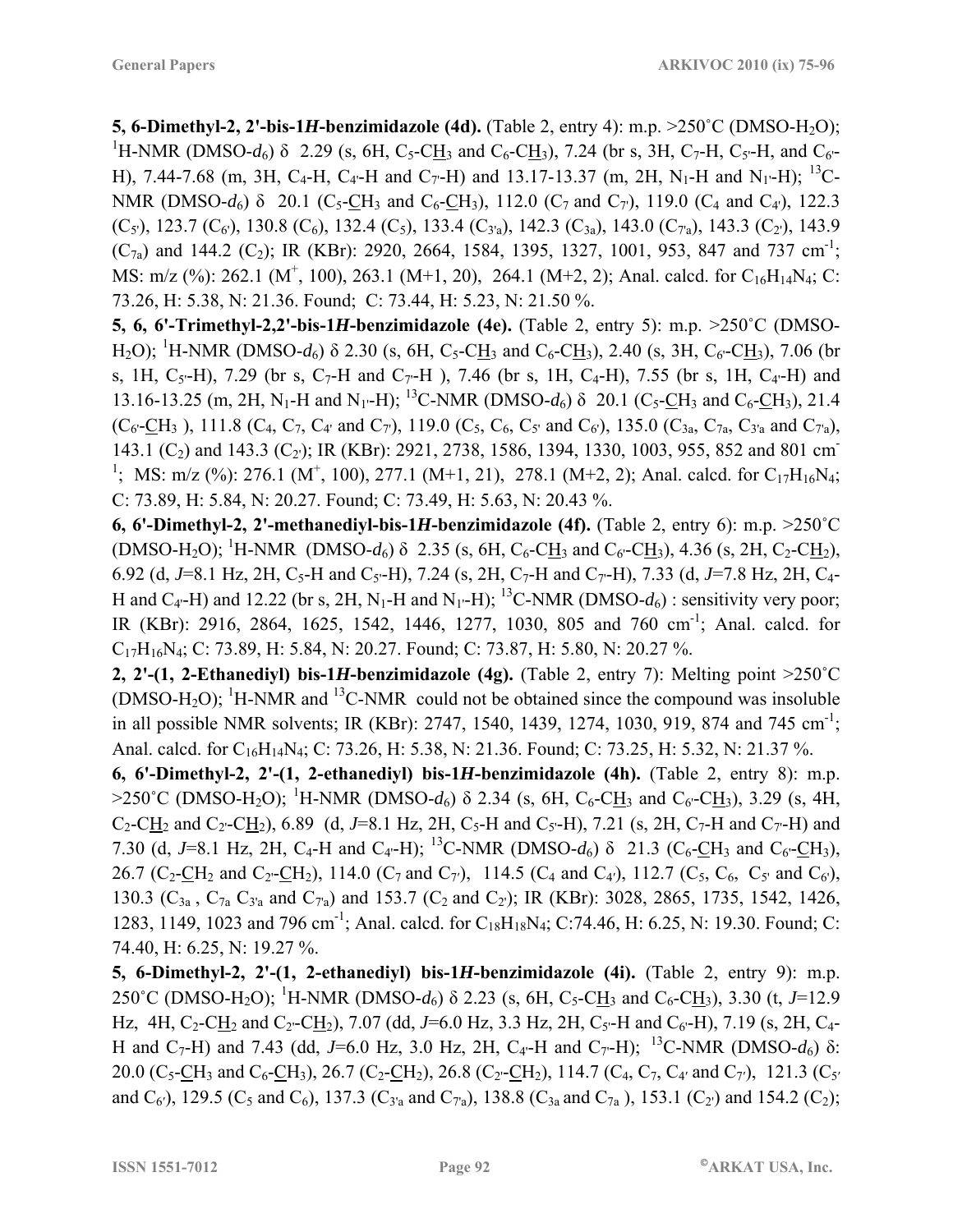IR (KBr): 3381, 2923, 1542, 1449, 1022 and 741 cm<sup>-1</sup>; MS: m/z (%): 290.2 (M<sup>+</sup>, 100), 291.2  $(M+1, 22)$ , 292.2  $(M+2, 2)$ ; Anal. calcd. For C<sub>18</sub>H<sub>18</sub>N<sub>4</sub>; C: 74.46, H: 6.25, N: 19.30. Found: C: 74.39, H: 6.30, N: 19.09 %.

**5, 6, 5', 6'-Tetramethyl-2, 2'-(1, 2-ethtanediyl) bis-1***H***-benzimidazole (4j).** (Table 2, entry 10): m.p. >250°C (DMSO-H<sub>2</sub>O); <sup>1</sup>H-NMR (DMSO-d<sub>6</sub>) δ 2.23 (s, 12H, C<sub>5</sub>-C<u>H</u>3 , C<sub>6</sub>-C<u>H</u>3 , C<sub>5'</sub>-C<u>H</u>3 and  $C_6$ -CH<sub>3</sub>), 3.25 (s, 4H, C<sub>2</sub>-CH<sub>2</sub> and C<sub>2</sub>-CH<sub>2</sub>), 7.19 (s, 4H, C<sub>4</sub>-H, C<sub>7</sub>-H, C<sub>4</sub>-H and C<sub>7</sub>-H), and 12.0 (br s, 2H, N<sub>1</sub>-H and N<sub>1'</sub>-H); <sup>13</sup>C-NMR (DMSO- $d_6$ )  $\delta$  20.0 (C<sub>5</sub>-CH<sub>3</sub>, C<sub>6</sub>-CH<sub>3</sub>, C<sub>5</sub><sup>-</sup>CH<sub>3</sub> and  $C_6$ -CH<sub>3</sub>), 26.8 (C<sub>2</sub>-CH<sub>2</sub> and C<sub>2</sub>-CH<sub>2</sub>), 129.4 ( C<sub>4</sub>, C<sub>5</sub>, C<sub>6</sub>, C<sub>7</sub>, C<sub>3a</sub>, C<sub>7a</sub>, C<sub>4</sub>', C<sub>5</sub>', C<sub>6</sub>', C<sub>7</sub>', C<sub>3'a</sub> and  $C_{7a}$ ), 153.1 ( $C_2$  and  $C_2$ ); IR (KBr): 2928, 1540, 1451, 1306, 1013, 848 and 765 cm<sup>-1</sup>; Anal. calcd. for C<sub>20</sub>H<sub>22</sub>N<sub>4</sub>; C: 75.44, H: 6.96, N: 17.60. Found; C: 75.44, H: 6.97, N: 17.58 %.

**2, 2'-(1, 3-Propanediyl) bis-1***H***-benzimidazole (4k).** (Table 2, entry 11): m.p. 260˚C (DMSO-H<sub>2</sub>O); <sup>1</sup>H-NMR (DMSO-d<sub>6</sub>) δ 2.25 (t, *J* = 7.2 Hz, 2H, C<sub>2</sub>-CH<sub>2</sub>-C<u>H</u><sub>2</sub>), 2.88 (t, *J* = 7.5 Hz, 4H, C<sub>2</sub>-CH<sub>2</sub> and C<sub>2</sub>-CH<sub>2</sub>), 7.06-7.09 (m, 4H, C<sub>5</sub>-H, C<sub>6</sub>-H, C<sub>5</sub><sup>-</sup>H and C<sub>6</sub><sup>-</sup>H), and 7.42-7.44 (m, 4H, C<sub>4</sub>-H,  $C_7$ -H,  $C_4$ -H and  $C_7$ -H); <sup>13</sup>C-NMR (DMSO- $d_6$ )  $\delta$  25.8 (C<sub>2</sub>-CH<sub>2</sub>-CH<sub>2</sub>), 28.0 (C<sub>2</sub>-CH<sub>2</sub> and C<sub>2</sub>-CH<sub>2</sub>), 114.5 (C<sub>4</sub>, C<sub>7</sub>, C<sub>4'</sub> and C<sub>7</sub>), 121.2 (C<sub>5</sub>, C<sub>6</sub>, C<sub>5</sub>' and C<sub>6</sub>'), 139.0 (C<sub>3a</sub>, C<sub>7a</sub>), C<sub>3a</sub>' and C<sub>7a</sub>') and 154.6 ( $C_2$  and  $C_2$ ); IR (KBr): 3385, 2849, 1591, 1531, 1479, 1312, 1198 and 924 cm<sup>-1</sup>; Anal. calcd. for  $C_{17}H_{16}N_4$ ; C: 73.89, H: 5.84, N: 20.27. Found; C: 73.80, H: 5.83, N: 20.26 %.

**6-Methyl-2, 2'-(1,3-propanediyl)bis-1***H***-benzimidazole (4l).** (Table 2, entry 12): m.p. 174˚C softens and 180°C melts (DMSO-H<sub>2</sub>O); <sup>1</sup>H-NMR (DMSO-d<sub>6</sub>)  $\delta$  2.44-2.48 (m, 2H, C<sub>2</sub>-CH<sub>2</sub>-C<u>H</u><sub>2</sub>), 2.56 (s, 3H, C<sub>6</sub>-CH<sub>3</sub>), 3.08 (d, J=5.7 Hz, 4H, C<sub>2</sub>-CH<sub>2</sub> and C<sub>2</sub>-CH<sub>2</sub>), 7.11(d, J=7.8 Hz, 1H, C<sub>5</sub>-H), 7.28-7.31 (m, 2H, C<sub>5</sub>'-H and C<sub>6</sub>'-H), 7.43 (s, 1H, C<sub>7</sub>-H), 7.53 (d, J=7.8 Hz, 1H, C<sub>4</sub>-H), 7.65 (br s, 2H, C<sub>4</sub> $-H$  and C<sub>7</sub> $-H$ ) and 12.37 (br s, 2H, N<sub>1</sub> $-H$  and N<sub>1</sub> $-H$ ); <sup>13</sup>C-NMR (DMSO-*d*<sub>6</sub>) δ 21.3 (C<sub>6</sub> $-H$ ) CH<sub>3</sub>), 25.9 (C<sub>2</sub>-CH<sub>2</sub>-CH<sub>2</sub>), 28.1 (C<sub>2</sub>-CH<sub>2</sub> and C<sub>2</sub>-CH<sub>2</sub>), 121.3 (C<sub>4</sub>, C<sub>7</sub>, C<sub>4</sub>' and C<sub>7</sub>'), 122.6 (C<sub>5</sub>, C<sub>5</sub>' and  $C_6$ ), 130.3 ( $C_{3a}$ ,  $C_6$  and  $C_{3a}$ ), 154.4 ( $C_{7a}$  and  $C_{7a}$ ) and 154.7 ( $C_2$  and  $C_2$ ); IR (KBr): 2950, 1541, 1443, 1273, 1024, 801 and 738 cm<sup>-1</sup>; MS: m/z (%): 290.2 (M<sup>+</sup>, 100), 291.2 (M+1, 22), 292.2 (M+2, 2); Anal. calcd. for C<sub>18</sub>H<sub>18</sub>N<sub>4</sub>; C: 74.46, H: 6.25, N: 19.30. Found: C: 74. 35, H: 6.43, N: 19.08 %.

**6, 6'-Dimethyl-2, 2'-(1,3-propanediyl)bis-1***H***-benzimidazole (4m).** (Table 2, entry 13): m.p. 122<sup>°</sup>C decomposes (DMSO-H<sub>2</sub>O); <sup>1</sup>H-NMR (DMSO-d<sub>6</sub>) δ 2.22-2.24 (m, 2H, C<sub>2</sub>-CH<sub>2</sub>-C<u>H<sub>2</sub></u>), 2.84 (t,  $J = 6.6$  Hz, 4H, C<sub>2</sub>-CH<sub>2</sub> and C<sub>2</sub><sup>-</sup>CH<sub>2</sub>), 6.89 (d,  $J = 7.5$  Hz, 2H, C<sub>5</sub>-H and C<sub>5'</sub>-H), 7.21 (s, 2H, C<sub>7</sub>-H and C<sub>7</sub>-H) and 7.30 (d, *J* = 8.1 Hz, 2H, C<sub>4</sub>-H and C<sub>4</sub>-H); <sup>13</sup>C-NMR (DMSO-*d*<sub>6</sub>) δ 21.3  $(C_6$ -CH<sub>3</sub> and C<sub>6</sub>-CH<sub>3</sub>), 25.8 (C<sub>2</sub>-CH<sub>2</sub>-CH<sub>2</sub>), 28.0 (C<sub>2</sub>-CH<sub>2</sub> and C<sub>2</sub>-CH<sub>2</sub>), 113.9 (C<sub>7</sub> and C<sub>7</sub>), 114.4  $(C_4$  and  $C_4$ <sup>'</sup>), 122.6 ( $C_5$  and  $C_5$ <sup>'</sup>), 130.2 ( $C_6$  and  $C_6$ <sup>'</sup>), 137.5 ( $C_{7a}$  and  $C_{7a}$ <sup>'</sup>), 138.8 ( $C_{3a}$  and  $C_{3'a}$ <sup>'</sup>) and 154.3 ( $C_2$  and  $C_2$ ); IR (KBr): 3382, 2927, 1537, 1447, 1279 and 802 cm<sup>-1</sup>; Anal. calcd. for  $C_{19}H_{20}N_4$ ; C: 74.97, H: 6.62, N: 18.41. Found; C: 74.95, H: 6.63, N: 18.38 %.

**5, 6, 5', 6'-Tetramethyl-2,2'-(1,3-propanediyl) bis-1***H***-benzimidazole (4n).** (Table 2, entry 14): m.p. 250°C decomposes (DMSO-H<sub>2</sub>O); <sup>1</sup>H-NMR (DMSO-d<sub>6</sub>) δ 2.14-2.19 (m, 2H, C<sub>2</sub>-CH<sub>2</sub>-CH<sub>2</sub>), 2.23 (s, 12H, C<sub>5</sub>-CH<sub>3</sub>, C<sub>6</sub>-CH<sub>3</sub>, C<sub>5</sub>-CH<sub>3</sub> and C<sub>6</sub>-CH<sub>3</sub>), 2.81 (t, *J*=7.2 Hz, 4H, C<sub>2</sub>-CH<sub>2</sub> and  $C_2$ -CH<sub>2</sub>), and 7.19 (s, 4H, C<sub>4</sub>-H, C<sub>7</sub>-H, C<sub>4</sub>-H and C<sub>7</sub>-H); <sup>13</sup>C-NMR (DMSO- $d_6$ ) δ 20.0 (C<sub>5</sub>-CH<sub>3</sub>,  $C_6$ -CH<sub>3</sub>, C<sub>5</sub>-CH<sub>3</sub> and C<sub>6</sub>-CH<sub>3</sub>), 25.9 (C<sub>2</sub>-CH<sub>2</sub>-CH<sub>2</sub>), 28.0 (C<sub>2</sub>-CH<sub>2</sub> and C<sub>2</sub>-CH<sub>2</sub>), 114.6 (C<sub>4</sub>, C<sub>7</sub>,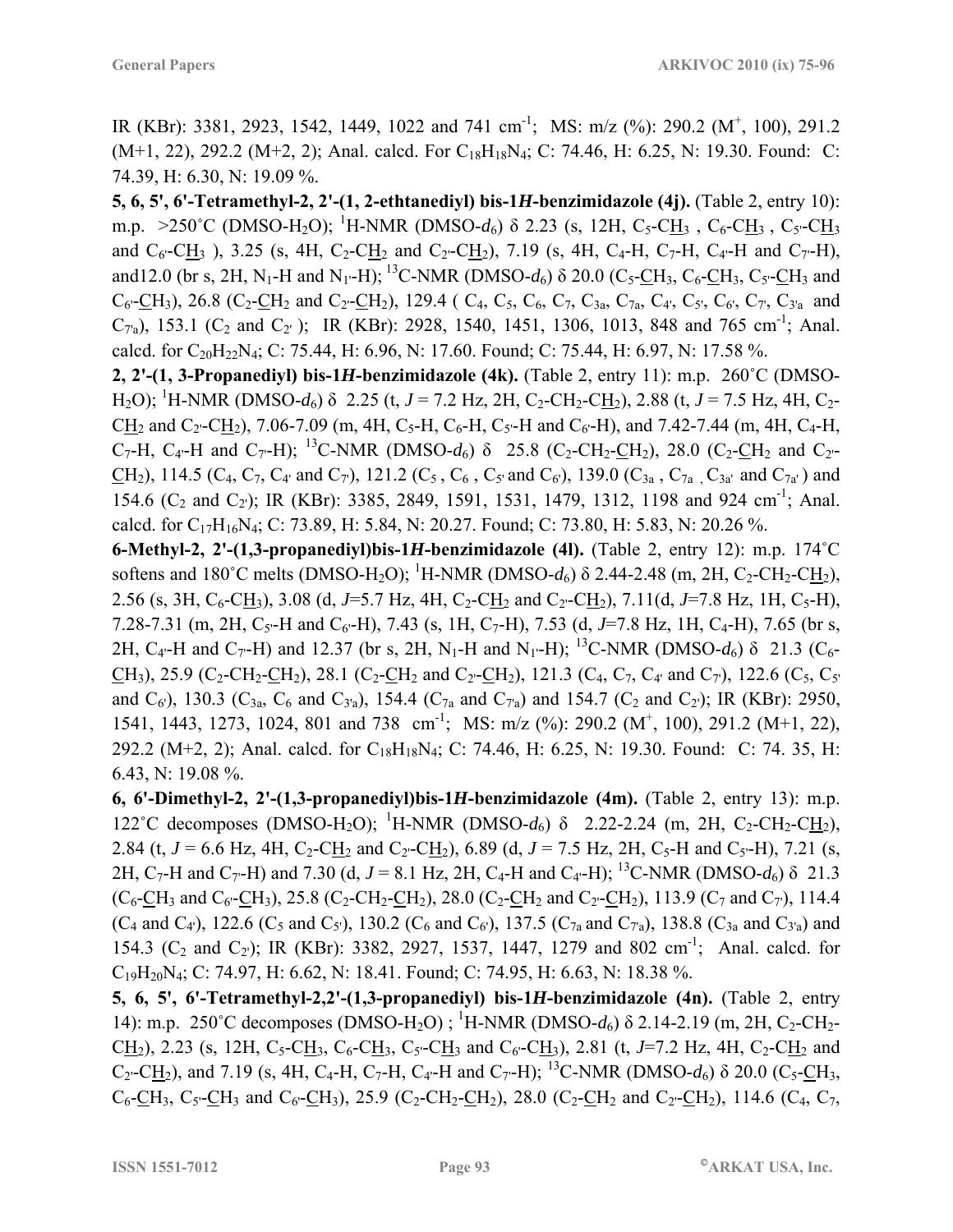$C_{4'}$  and  $C_{7}$ ), 129.5 ( $C_{5}$ ,  $C_{6}$ ,  $C_{5'}$  and  $C_{6'}$ ), 137.2 ( $C_{3a}$ ,  $C_{7a}$ ,  $C_{3'a}$  and  $C_{7a}$ ) and 153.7 ( $C_{2}$  and  $C_{2'}$ ); IR (KBr): 2927, 1540, 1451, 1310, 1154, 1005 and 846 cm<sup>-1</sup>; MS: m/z (%): 332.2 (M<sup>+</sup>, 100), 333.2  $(M+1, 25)$ , 334.2  $(M+2, 3)$ . Anal. calcd. For  $C_{21}H_{24}N_4$ ; C: 75.87, H: 7.28, N: 16.85. Found: C: 75.49, H: 7.33, N: 16.50 %.

**2, 2'-(1, 4-Butanediyl) bis-1***H***-benzimidazole (4o)**. (Table 2, entry 15): m.p. 257˚C (DMSO-H<sub>2</sub>O); <sup>1</sup>H-NMR (DMSO-d<sub>6</sub>) δ 1.82 (s, 4H, C<sub>2</sub>-CH<sub>2</sub>-C<u>H</u><sub>2</sub> and C<sub>2</sub>-CH<sub>2</sub>-C<u>H</u><sub>2</sub>), 2.68 (s, 4H, C<sub>2</sub>- $CH_2$  and  $C_2$ -CH<sub>2</sub>), 7.06-7.09 (m, 4H, C<sub>5</sub>-H, C<sub>6</sub>-H, C<sub>5</sub>·H and C<sub>6</sub>·H) and 7.42-7.45 (m, 4H, C<sub>4</sub>-H,  $C_7$ -H,  $C_4$ -H and  $C_7$ -H) and 9.75 ( br s, 2H, N<sub>1</sub>-H and N<sub>1'</sub>-H); <sup>13</sup>C-NMR( DMSO- $d^6$ )  $\delta$  27.3 (  $C_2$ -CH<sub>2</sub>-CH<sub>2</sub> and C<sub>2</sub><sup>-</sup>-CH<sub>2</sub>-CH<sub>2</sub>), 28.3 (C<sub>2</sub>-CH<sub>2</sub> and C<sub>2</sub><sup>-</sup>-CH<sub>2</sub>), 114.5 (C<sub>4</sub>, C<sub>4</sub><sup>-</sup>, C<sub>4</sub><sup>*·*</sup> and C<sub>7</sub><sup>*·*</sup>), 121.3  $(C_5, C_6, C_5$  and  $C_6$ '), 138.7 ( $C_{3a}$ ,  $C_{7a}$ ,  $C_{3'a}$  and  $C_{7a}$ ) and 155.0 ( $C_2$  and  $C_2$ '); IR(KBr): 3049, 2934, 1620, 1533, 1418, 1263, 1004 and 742 cm<sup>-1</sup>; Anal. calcd. for C<sub>18</sub>H<sub>18</sub>N<sub>4</sub>; C: 74.46, H: 6.25, N, 19.30. Found; C: 74.40, H: 6.23, N, 19.31 %.

**6, 6'-Dimethyl-2, 2'- (1,4-butanediyl) bis-1***H***-benzimidazole (4p)**. (Table 2, entry 16): m.p. >250<sup>°</sup> C (DMSO-H<sub>2</sub>O); <sup>1</sup>H-NMR (DMSO-*d*<sub>6</sub>) δ 1.77 (br s, 4H, C<sub>2</sub>-CH<sub>2</sub>-C<u>H</u><sub>2</sub> and C<sub>2</sub><sup>-</sup>CH<sub>2</sub>-C<u>H</u><sub>2</sub>), 2.33 (s, 6H, C<sub>6</sub>-CH<sub>3</sub> and C<sub>6</sub>-CH<sub>3</sub>), 2.78 (br s, 4H, C<sub>2</sub>-C<u>H<sub>2</sub></u> and C<sub>2</sub>-C<u>H<sub>2</sub></u>) 6.87 (dd, *J*=8.1, 1.2 Hz, 2H, C<sub>5</sub>-H and C<sub>5'</sub>-H), 7.19 (br s, 2H, C<sub>7</sub>-H and C<sub>7'</sub>-H) and 7.28 (d, J=8.1 Hz, 2H, C<sub>4</sub>-H and C<sub>4'</sub>-H); <sup>13</sup>C-NMR (DMSO-*d*<sub>6</sub>)  $\delta$  21.3 (C<sub>6</sub>-CH<sub>3</sub> and C<sub>6</sub>-CH<sub>3</sub>), 27.3 (C<sub>2</sub>-CH<sub>2</sub>-CH<sub>2</sub> and C<sub>2</sub>-CH<sub>2</sub>-CH<sub>2</sub>), 28.3 (C<sub>2</sub>-CH<sub>2</sub> and C<sub>2</sub>-CH<sub>2</sub>), 122.5 (C<sub>4</sub>, C<sub>5</sub>, C<sub>7</sub>, C<sub>4</sub>', C<sub>5</sub>' and C<sub>7</sub>'), 130.1 (C<sub>6</sub> and C<sub>6</sub>'), 137.0 (C<sub>3a</sub>,  $C_{7a}$ ,  $C_{3'a}$  and  $C_{7a}$ ) and 154.6 ( $C_2$  and  $C_2$ ); IR (KBr): 3380, 2933, 1538, 1448, 1282, 1016 and 800 cm<sup>-1</sup>; Anal. calcd. for C<sub>20</sub>H<sub>22</sub>N<sub>4</sub>; C: 75.44, H: 6.96, N: 17.60. Found; C: 75.42, H: 6.95, N: 17.56%.

**5, 6, 5', 6'-Tetramethyl-2, 2'- (1,4-butanediyl) bis-1***H***-benzimidazole (4q).** (Table 2, entry 17): m.p. > 250°C (DMSO-H<sub>2</sub>O); <sup>1</sup>H-NMR (DMSO-d<sub>6</sub>) δ 1.76 (br s, 4H, C<sub>2</sub>-CH<sub>2</sub>-C<u>H</u><sub>2</sub> and C<sub>2</sub>- $CH_2-CH_2$ ), 2.22 (s, 12H, C<sub>5</sub>-CH<sub>3</sub>, C<sub>6</sub>-CH<sub>3</sub>, C<sub>5</sub>-CH<sub>3</sub> and C<sub>6</sub>-CH<sub>3</sub>), 2.76 (br s, 4H, C<sub>2</sub>-CH<sub>2</sub> and C<sub>2</sub>-CH<sub>2</sub>) and 7.17 (s, 4H, C<sub>4</sub>-H, C<sub>7</sub>-H, C<sub>4</sub>-H and C<sub>7</sub>-H); <sup>13</sup>C-NMR (DMSO- $d_6$ )  $\delta$  20.0 (C<sub>5</sub>-CH<sub>3</sub>, C<sub>6</sub>- $CH_3$ ,  $C_5$ -CH<sub>3</sub> and  $C_6$ -CH<sub>3</sub>), 27.3 (C<sub>2</sub>-CH<sub>2</sub>-CH<sub>2</sub> and C<sub>2</sub><sup>-CH<sub>2</sub>-CH<sub>2</sub>), 28.3 (C<sub>2</sub>-CH<sub>2</sub> and C<sub>2</sub><sup>-</sup>CH<sub>2</sub>),</sup> 114.6 (C<sub>4</sub>, C<sub>7</sub>, C<sub>4</sub>' and C<sub>7</sub>'), 129.4 (C<sub>5</sub>, C<sub>6</sub>, C<sub>5</sub>' and C<sub>6</sub>'), 137.3 (C<sub>3a</sub>, C<sub>7a</sub>, C<sub>3'a</sub> and C<sub>7'a</sub>) and 154.1 (C<sub>2</sub>) and C<sub>2</sub><sup>)</sup>; IR (KBr): 2934, 1704, 1540, 1451, 1307, 1002 and 853 cm<sup>-1</sup>; MS: m/z (%): 346.2 (M<sup>+</sup>, 100), 347.2 (M+1, 25), 348.2 (M+2, 3). Anal. calcd. For C<sub>22</sub>H<sub>26</sub>N<sub>4</sub>; C: 76.27, H: 7.56, N: 16.17. Found: C: 76. 39, H: 7.43, N: 16.09%.

**1,4-Dihydro-quinoxaline-2,3-dione** (6a). m.p. >250°C (DMSO-H<sub>2</sub>O); <sup>1</sup>H-NMR (DMSO-d<sub>6</sub>) δ 7.01-7.10 (m, 4H, C<sub>5</sub>-H, C<sub>6</sub>-H, C<sub>7</sub>-H and C<sub>8</sub>-H) and 11.87 (s, 2H, N<sub>1</sub>-H and N<sub>4</sub>-H); <sup>13</sup>C-NMR  $(DMSO-d<sub>6</sub>)$  δ 115.2 (C<sub>5</sub> and C<sub>8</sub>), 123.1 (C<sub>6</sub> and C<sub>7</sub>), 125.7 (C<sub>4a</sub> and C<sub>8a</sub>) and 155.2 (C<sub>2</sub> and C<sub>3</sub>); IR (KBr): 3047, 2965, 2876, 2776, 1681, 1388, 856, 752 and 706 cm-1; Anal. calcd. for C8H6N2O2; C: 59.26, H: 3.73, N: 17.28, O: 19.73. Found; C: 59.20, H: 3.74, N: 17.22, O: 19.73%.

**6,7-Dimethyl-1,4-dihydro-quinoxaline-2,3-dione (6b).** m.p.>250°C (DMSO-H<sub>2</sub>O); <sup>1</sup>H-NMR  $(DMSO-d<sub>6</sub>)$  δ 2.46 (s, 6H, C<sub>6</sub>-CH<sub>3</sub> and C<sub>7</sub>-CH<sub>3</sub>), 7.17 (s, 2H, C<sub>5</sub>-H, and C<sub>8</sub>-H) and 12.08 (s, 2H, N<sub>1</sub>-H and N<sub>4</sub>-H); <sup>13</sup>C-NMR (DMSO- $d_6$ )  $\delta$  19.1 (C<sub>6</sub>-CH<sub>3</sub> and C<sub>7</sub>-CH<sub>3</sub>), 115.8 (C<sub>5</sub> and C<sub>8</sub>), 123.4  $(C_6$  and  $C_7$ ), 131.2  $(C_{4a}$  and  $C_{8a}$ ) and 155.3  $(C_2$  and  $C_3)$ ; IR (KBr): 3161, 2944, 1689, 1390, 873,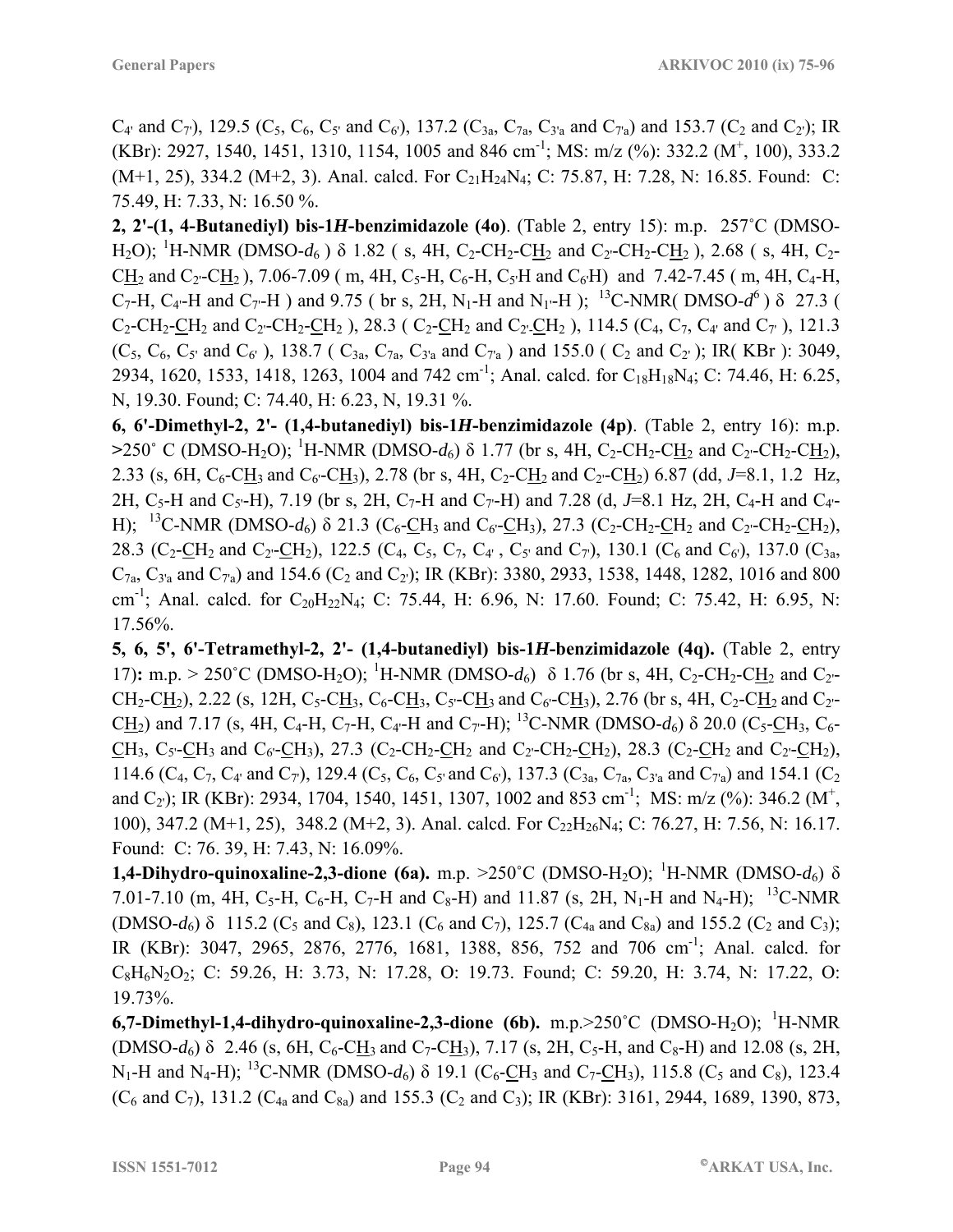684 and 576 cm<sup>-1</sup>; Anal. calcd. for C<sub>10</sub>H<sub>10</sub>N<sub>2</sub>O<sub>2</sub>; C: 63.15, H: 5.30, N: 14.73, O: 16.82. Found; C: 63.16, H: 5.35, N: 14.72, O: 16.80 %.

**1,5-Dihydro-benzo[b][1,4]diazepine-2,4-dione (6c).** m.p. >250°C (DMSO-H<sub>2</sub>O); <sup>1</sup>H-NMR  $(DMSO-d<sub>6</sub>)$  δ 3.13 (s, 2H, C<sub>3</sub>-H), 7.07-7.14 (m, 4H, C<sub>6</sub>-H, C<sub>7</sub>-H, C<sub>8</sub>-H and C<sub>9</sub>-H) and 10.35 (br s, 2H, N<sub>1</sub>-H and N<sub>5</sub>-H); <sup>13</sup>C-NMR (DMSO- $d_6$ )  $\delta$  45.1 (C<sub>3</sub>), 122.3 (C<sub>7</sub> and C<sub>8</sub>), 124.9 (C<sub>6</sub> and C<sub>9</sub>), 129.8 (C<sub>5a</sub> and C<sub>9a</sub>) and 165.9 (C<sub>2</sub> and C<sub>4</sub>); IR (KBr): 3058, 1702, 1671, 1500, 1427, 1348, 819 and 769 cm<sup>-1</sup>; Anal. calcd. for  $C_9H_8N_2O_2$ ; C: 61.36; H: 4.58; N: 15.90, O: 18.16 . Found; C: 61.33; H: 4.53; N: 15.91, O: 18.14 %.

### **Acknowledgements**

One of the authors (SG) thanks the University Grants Commission, New Delhi, for her fellowship (JRF). We thank the CAS Instrumentation Facility, University of Calcutta for spectral data. We also acknowledge grant received from UGC funded Major project, F. No. 37-398 / 2009 (SR) dated 11-01-2010.

### **References and Notes**

- 1. (a) Tietze, L. F.; Hautner, F. *In Stimulating Concepts in Chemistry*; Voegtle, F. Stoddart, J. F.; Shibasaki, M. Eds.; Wiley-VCH: Weinheim, 2000, p39. (b) Nicolaou, K. C.; Yue, E. W.; Oshima, T. In *The New Chemistry*; N. Hall, Ed.; Cambridge University Press: Cambridge, 2001; p186. (c) Tietze, L. F.; Brasche, G.; Gericke, K. *Domino Reactions in Organic Synthesis*; Wiley-VCH: Weinheim, 2006. (d) *New Avenues to Efficient Chemical Synthesis. Emerging Technologies*; Seeberger, P. H.; Blume,T. Eds.; Springer: Heidelberg, 2007; Ernst Schering Foundation Symposium Proceedings 2006-3. (e) Tietze, L. F. *Chem. Rev.* **1996**, *96*, 115.
- 2. Tanaka, K.*Solvent-free Organic Synthesis*, Wiley-VCH, 2003.
- 3. Anastas, P.T.; Warner, J.C. *Green Chemistry, Theory and Practice*, Oxford University Press: Oxford, 1998.
- 4. (a) Mukhopadhyay, C.; Tapaswi, P. K. *Tetrahedron Lett*. **2008**, *49*, 6237; (b) Mukhopadhyay, C.; Datta, A.; Banik, B. K. *Heterocycl*. **2007**, *1*, 181.
- 5. Wang, L. L. Y.; Joullie, M. M. *J. Am. Chem. Soc.* **1957**, *79***,** 5708.
- 6. Matthews, C. J.; Leese, T. A.; Clegg, W.; Elsegood, M. R. J.; Horsburgh, L.; Lockhart, J. C. *Inorg. Chem.* **1996,** *35,* 7563.
- 7. Dudd, L. M.; Venardou, E.; Garcia-Verdugo, E.; Licence, P.; Blake,A. J.; Wilson, C.; Poliakoff, M. *Green Chem.* **2003**, *5*, 187.
- 8. Horton, D. A.; Bourne, G. T.; Sinythe, M. L. *Chem. Rev*. **2003**, *103*, 893.